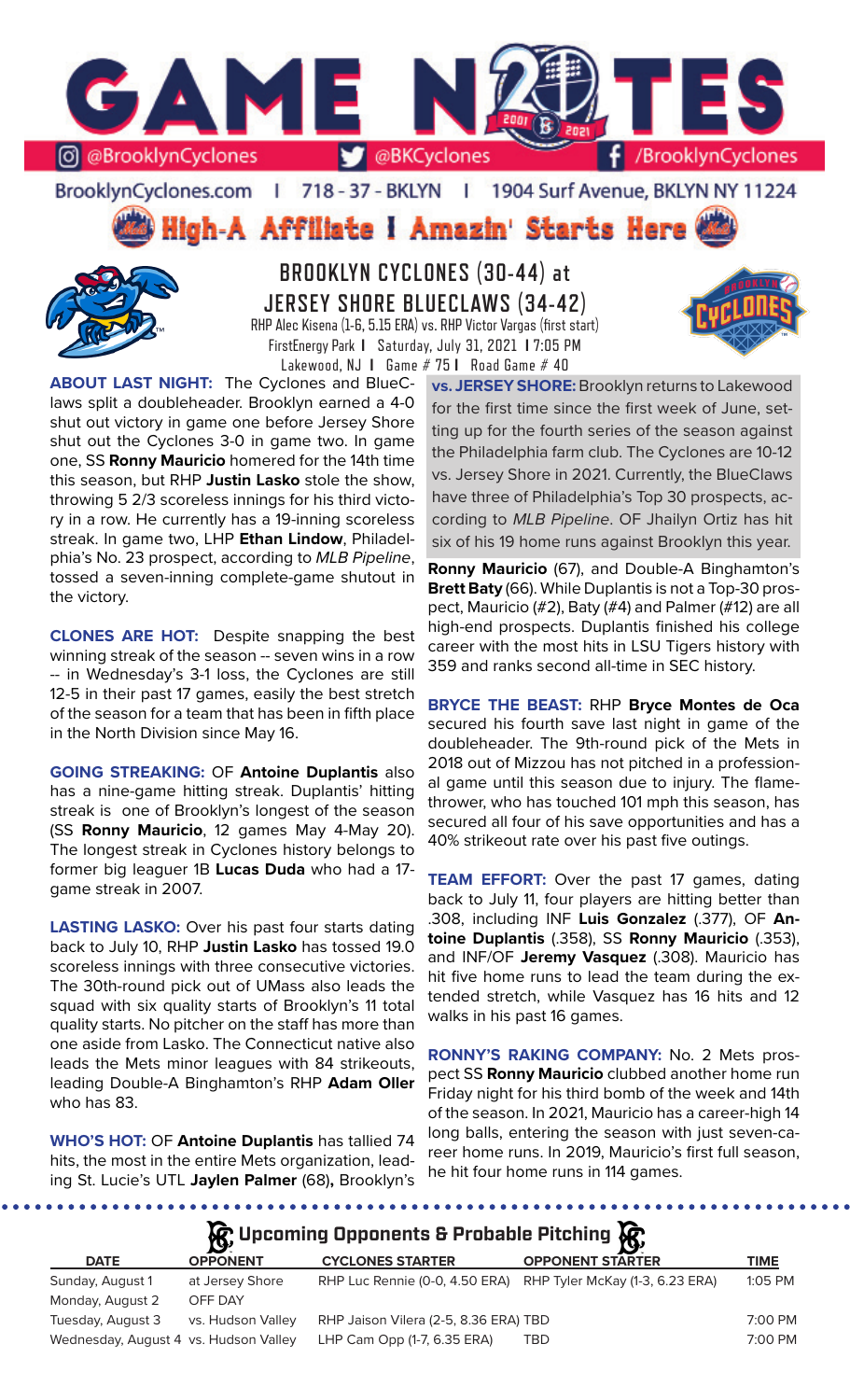| <b>JULY 31 AT JERSEY SHORE</b>                                   | <b>STARTING PITCHER</b>         |                                                            | <b>PAGE 2</b> |
|------------------------------------------------------------------|---------------------------------|------------------------------------------------------------|---------------|
|                                                                  | #36                             | ALEC KISENA                                                | <b>RHP</b>    |
|                                                                  | Height: 6-5                     | Weight: 275                                                |               |
|                                                                  | Date of Birth: October 12, 1995 | Age: 25                                                    |               |
|                                                                  | Hometown: Seattle, Washington   |                                                            |               |
|                                                                  |                                 | How Obtained: Signed as a minor league free agent, 2/25/19 |               |
|                                                                  |                                 | Drafted: 16th round pick of the Detroit Tigers in 2015     |               |
|                                                                  |                                 | <b>College: Edmonds Community College (Washington)</b>     |               |
| <b>LAST TIME OUT:</b> Kisena lasted just 4 2/3 innings, not get- |                                 | 2021 GAME-BY-GAME                                          |               |

**LAST TIME OUT:** Kisena lasted just 4 2/3 innings, not getting through five for the fourth time in a row. The big righty allowed one unearned run on two hits with five strikeouts.

**VS THE CLAWS:** Kisena has faced Jersey Shore three times this season, shutting the BlueClaws out the first two starts covering 10 1/3 innings before yielding four runs in four innings and a 498-foot home run to OF Jhailyn Ortiz in Coney Island.

**GREET THE METS:** New York signed Kisena to a minor league deal in February 2019 after Kisena pitched for the Gateway Grizzlies in 2017 and 2018 in the Frontier League (independent)...Joined Low-A Columbia in late April.

**GATEWAY TO THE...EAST:** Combined to strike out 167 batters in 168.1 innings over 31 starts for the Grizzlies between 2017-18...Fanned 108 in 100.1 innings during his second season, putting together 9.7 strikeouts per nine.

**INJURY HISTORY:** Suffered a torn ACL during his time with the Detroit Tigers...Released by the organization during extended spring training in 2016.

**ORIGINS:** Drafted by the Tigers out of Edmonds Community College in 2015, pitching one season in the system with the GCL Tigers...Struck out 44 in 40 innings, posting a 2.25 ERA.

**SEATTLE START:** Grew up watching the Seattle Mariners with Randy Johnson and Edgar Martinez.

|             | <b>Brooklyn Cyclones</b> |            |     |                |                 |                |                |   |           |            |  |
|-------------|--------------------------|------------|-----|----------------|-----------------|----------------|----------------|---|-----------|------------|--|
| <b>DATE</b> | <b>OPP</b>               | <b>DEC</b> | IP  | н              | R               | ER             | BB             | ĸ | <b>HR</b> | <b>AVG</b> |  |
| 7/24        | <b>WIL</b>               |            | 4.2 | $\overline{2}$ | 1               | 0              | $\overline{2}$ | 5 | $\Omega$  | .288       |  |
| 7/18        | <b>JS</b>                | L          | 4.0 | 4              | 4               | 4              | 2              | 5 | 1         | .237       |  |
| 7/11        | @HV                      |            | 4.0 | 1              | 1               | 1              | 5              | 5 | 0         | .236       |  |
| 7/4         | @ ABD                    | L          | 4.2 | 5              | 6               | 6              | 3              | 8 | 1         | .250       |  |
| 6/29        | @ ABD                    | L          | 3.0 | 6              | 5               | 4              | $\overline{2}$ | 3 | $\Omega$  | .248       |  |
| 6/23        | <b>JS</b>                |            | 5.1 | 4              | $\Omega$        | 0              | 2              | 6 | $\Omega$  | .227       |  |
| 6/17        | @ WIL                    | L          | 31  | 9              | 6               | 6              | 1              | 4 | 1         | .231       |  |
| 6/12        | <b>HV</b>                |            | 5.0 | 3              | $\overline{2}$  | $\overline{2}$ | 2              | 8 | $\Omega$  | .167       |  |
| 6/5         | $@$ JS                   |            | 5.0 | 0              | 0               | 0              | 1              | 5 | $\Omega$  | .164       |  |
| 5/29        | <b>ABD</b>               | L          | 21  | 3              | $\overline{2}$  | $\overline{2}$ | 2              | 6 | $\Omega$  | .220       |  |
| 5/14        | @GVL                     |            | 41  | $\overline{2}$ | $\overline{2}$  | $\overline{2}$ | 4              | 3 | 1         | .194       |  |
| 5/8         | @ASH                     | W          | 5.0 | 4              | $\overline{2}$  | $\overline{2}$ | 2              | 8 | 1         | .222       |  |
|             |                          |            |     |                |                 |                |                |   |           |            |  |
|             | 170/                     |            |     |                | DD <sub>0</sub> |                |                |   | 11D/2     |            |  |

| $K\%$                                   | BB%               | <b>HR/9</b>                 |  |  |  |  |  |  |
|-----------------------------------------|-------------------|-----------------------------|--|--|--|--|--|--|
| 29.9%                                   | 12.7%             | 0.89                        |  |  |  |  |  |  |
| <b>BABIP</b>                            | GB%               | <b>FIP</b>                  |  |  |  |  |  |  |
| .319                                    | 36.0%             | 4.22                        |  |  |  |  |  |  |
| <b>KISENA'S SEASON AND CAREER HIGHS</b> |                   |                             |  |  |  |  |  |  |
| 2021 Season                             |                   | Career                      |  |  |  |  |  |  |
| 8 (3x, 7/4 at Aberdeen)                 | <b>Strikeouts</b> | 10 (7/11/15 vs. GCL Braves) |  |  |  |  |  |  |

| 8 (3x, 7/4 at Aberdeen)     | <b>Strikeouts</b>            | 10 (7/11/15 vs. GCL Braves)   |
|-----------------------------|------------------------------|-------------------------------|
| None                        | <b>Double Digit K Games</b>  | 1 (7/11/15 vs. GCL Braves)    |
| 9 (6/17 at Wilmington)      | <b>High Hits, Game</b>       | 9 (6/17/21 at Wilmington)     |
| 1 (2x, 6/17 at Wilmington)  | <b>High HR, Game</b>         | 1 (6x, 6/17/21 at Wilmington) |
| 6 (6/17 at Wilmington)      | <b>High Runs, Game</b>       | 6 (6/17 at Wilmington)        |
| 5 (7/11 at Hudson Valley)   | <b>High Walks, Game</b>      | 5 (7/11/21 at Hudson Valley)  |
| 5 (2x, 6/5 at Jersey Shore) | <b>Innings Pitched, Game</b> | 6.2(8/27/19)                  |
| None                        | <b>Complete Games</b>        | None                          |
| None                        | Shutouts                     | None                          |

|                                            | <b>CATCHER ERA</b> |     |            |                                                       |  |  |  |  |  |  |  |
|--------------------------------------------|--------------------|-----|------------|-------------------------------------------------------|--|--|--|--|--|--|--|
| <b>NAME</b>                                | G                  | ER  | <b>INN</b> | <b>ERA</b>                                            |  |  |  |  |  |  |  |
| Alvarez                                    | 26                 | 121 | 189        | 5.76                                                  |  |  |  |  |  |  |  |
| Gaddis                                     | 3                  | 5   | 26         | 1.73                                                  |  |  |  |  |  |  |  |
| Mena                                       | 14                 | 42  | 107        | 3.53                                                  |  |  |  |  |  |  |  |
| Senger                                     | 9                  | 44  | 81         | 4.89                                                  |  |  |  |  |  |  |  |
| Uriarte                                    | 21                 | 82  | 159.1      | 4.63                                                  |  |  |  |  |  |  |  |
| <b>CYCLONES STARTING PITCHER BREAKDOWN</b> |                    |     |            |                                                       |  |  |  |  |  |  |  |
| <b>STARTER</b>                             |                    |     |            | <b>GS Quality StartsRun SupportRS/Start BC Record</b> |  |  |  |  |  |  |  |
| Rutto losa                                 | $1 \cap$           |     | $\Delta$ 1 | Δ1<br>$4-6$                                           |  |  |  |  |  |  |  |

| <b>STARTER</b>  |    |          | <b>GS Quality StartsRun SupportRS/Start BC Record</b> |     |         |
|-----------------|----|----------|-------------------------------------------------------|-----|---------|
| Butto, Jose     | 10 |          | 41                                                    | 4.1 | $4-6$   |
| Ginn, J.T.      | 2  | O        | 5                                                     | 2.5 | $1 - 1$ |
| Grey, Connor    | 4  |          | 21                                                    | 5.2 | $3-1$   |
| Griffin, David  |    | 0        | 8                                                     | 8.0 | $O-1$   |
| Kisena, Alec    | 12 | $\Omega$ | 57                                                    | 4.8 | $4 - 8$ |
| Lasko, Justin   | 10 | 6        | 41                                                    | 4.1 | $4-6$   |
| Opp, Cam        | 10 | 1        | 30                                                    | 3.0 | $3-7$   |
| Parsons, Hunter |    | O        | 5                                                     | 5.0 | $1 - 0$ |
| Rennie, Luc     |    | O        | 5                                                     | 5.0 | $1 - 0$ |
| Rojas, Oscar    | 4  | O        | 21                                                    | 5.3 | $1-3$   |
| Vilera, Jaison  | 13 | O        | 64                                                    | 4.9 | $4 - 9$ |
| Walker, Josh    |    |          | 27                                                    | 6.8 | $3-1$   |

| BROOKLYN CYCLONES PITCHING BREAKDOWN |                                              |  |          |  |  |  |  |  |  |                |                                                   |                                              |     |      |  |  |  |                     |
|--------------------------------------|----------------------------------------------|--|----------|--|--|--|--|--|--|----------------|---------------------------------------------------|----------------------------------------------|-----|------|--|--|--|---------------------|
|                                      | W-L                                          |  | ERA IPHR |  |  |  |  |  |  | ER BB K HR AVG |                                                   | W-L                                          | ERA | IPHR |  |  |  | ER BB K HR AVG      |
| <b>STARTERS</b>                      | 14-30 5.00 340.1 328 214 189 117 346 52 .250 |  |          |  |  |  |  |  |  |                | <b>I</b> HOME                                     | 17-18 3.79 309.0 244 149                     |     |      |  |  |  | 130 133 322 25 .217 |
| <b>RELIEVERS</b>                     |                                              |  |          |  |  |  |  |  |  |                | 16-14 3.83 281.2 230 147 120 157 315 23 .222 ROAD | 13-26 5.15 313.0 314 212 179 141 339 45 .257 |     |      |  |  |  |                     |
| <b>TOTAL</b>                         |                                              |  |          |  |  |  |  |  |  |                | 30-44 4.40 622.0558 361 304 274 661 70 .238 TOTAL | 30-44 4.40 622.0558 361 304 274 661 70 .238  |     |      |  |  |  |                     |

### **BULLPEN NOTES**

-RHP Brian Metoyer leads the team with a 2.90 FIP, while his 34.2% strikeout rate ranks second behind Willy Taveras.

-RHP Bryce Montes de Oca owns the lowest BABIP on the team (.229)

-RHP Willy Taveras has fanned 35% of batters to lead the squad and his 5% walk rate is best in the bullpen...Taveras' 35.7% strikeout rate, split between Low-A St. Lucie and High-A Brooklyn ranks second in the Mets system among qualified arms, behind Tylor Megill's 36% K rate.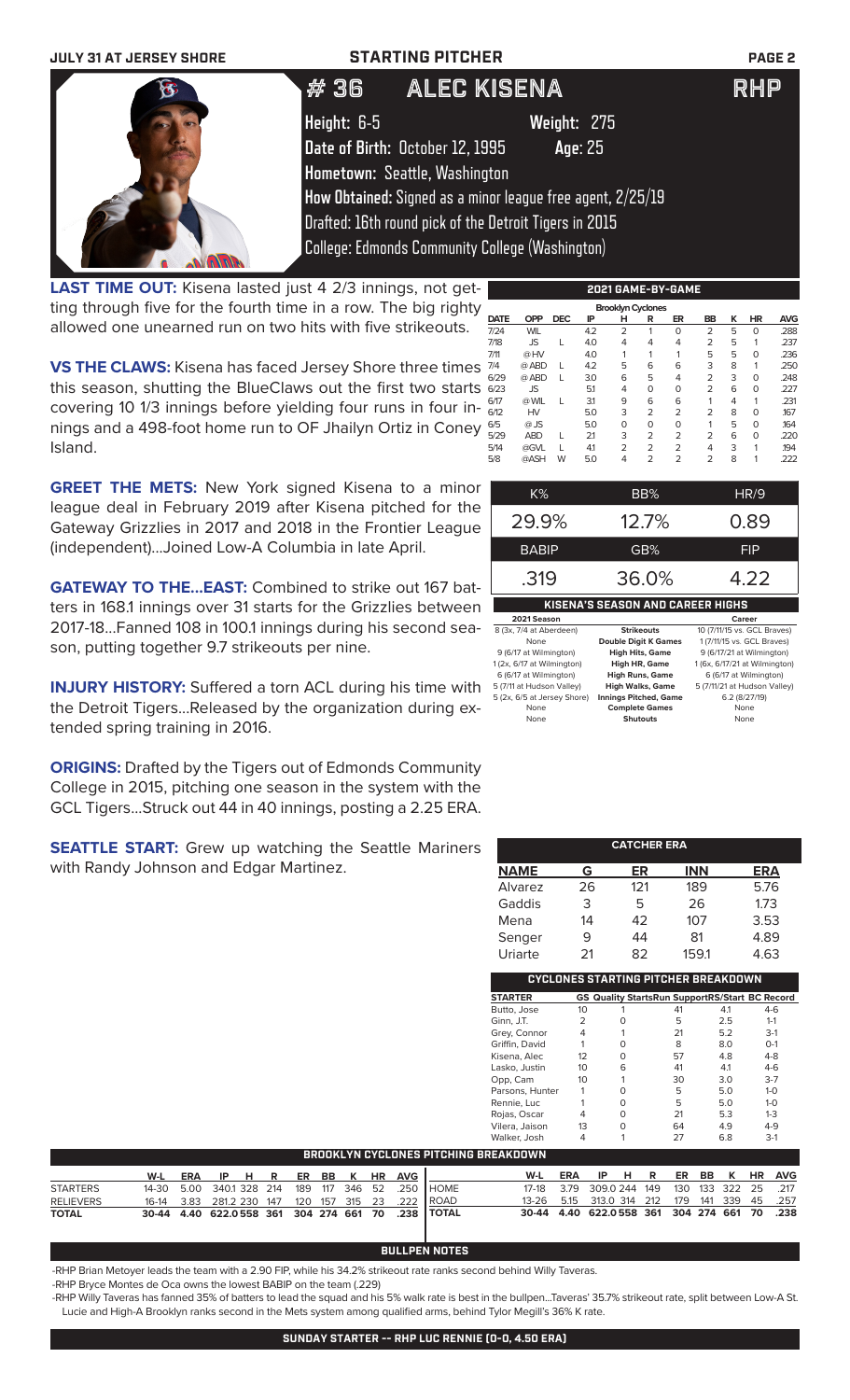| JLY 31 AT JERSEY SHORE |
|------------------------|
| __ _________________   |

| <b>JULY 31 AT JERSEY SHORE</b>                                                        |                                                                                                                                                                       | <b>BATTING PAGES</b>                                                                                                                                                                                                                                                                                                                                                                                                        | <b>PAGE 3</b>                                                                                                                                                                                                        |
|---------------------------------------------------------------------------------------|-----------------------------------------------------------------------------------------------------------------------------------------------------------------------|-----------------------------------------------------------------------------------------------------------------------------------------------------------------------------------------------------------------------------------------------------------------------------------------------------------------------------------------------------------------------------------------------------------------------------|----------------------------------------------------------------------------------------------------------------------------------------------------------------------------------------------------------------------|
| #30 FRANCISCO ALVAREZ - C                                                             |                                                                                                                                                                       |                                                                                                                                                                                                                                                                                                                                                                                                                             | .233, 9 HR, 29 RBI, .354 wOBA, wRC+ 119                                                                                                                                                                              |
| Last Game: 1-3<br><b>RISP:</b> 13-50 (.260)<br><b>Streak:</b> 4 G (6-16)              | Home: 13-79 (.165)<br><b>Road:</b> 24-80 (.300)<br>vs. JS: 16-61 (.262)                                                                                               | Last HR: 7/21 vs. Wilmington<br>Multi-Hit Games: 8 (7/30 at Jersey Shore - G1) Season High, Runs: 3 (3x, 7/6 at HV)<br>Multi-RBI Games: 8 (7/27 at Jersey Shore)                                                                                                                                                                                                                                                            | Season High, Hits: 3 (6/6 at JS)<br>Season High, RBI: 4 (6/6 at JS)<br>Season High, SB: 1 (2x, 7/22 vs. WIL)                                                                                                         |
|                                                                                       | No. 38 prospect in the game according to MLB Pipeline                                                                                                                 | Fiters his fourth year in the Mets organizationCalled up from Low-A St. Lucie on Monday, May 2419 years old, turning 20 on November 19<br>· Ranks as the No. 1 prospect in the Mets system according to both MLB Pipeline and Baseball AmericaRanked as No. 4 catching prospect in baseball and the                                                                                                                         |                                                                                                                                                                                                                      |
|                                                                                       | • Non-roster invitee to Mets Spring TrainingSigned with NYM as NDFA on July 2, 2018                                                                                   | • Hit .417 (20-48) with five doubles, two home runs, and 12 RBIs in 15 games with St. LucieStruck out seven times and walked 15went 2-for-4 in stolen bases                                                                                                                                                                                                                                                                 |                                                                                                                                                                                                                      |
| ZACH ASHFORD - OF<br>#9                                                               |                                                                                                                                                                       |                                                                                                                                                                                                                                                                                                                                                                                                                             | .235, 1 HR, 13 RBI, .287 wOBA, wRC+ 76                                                                                                                                                                               |
| Last Game: DNP<br><b>RISP:</b> 12-35 (.343)<br><b>Streak:</b> 6 G (9-23)              | Home: 15-64 (.234)<br><b>Road: 13-55 (.236)</b><br>vs. JS: 7-39 (.179)                                                                                                | Last HR: 5/23 vs. Hudson Valley<br>Multi-Hit Games: 5 (7/27 at Jersey Shore)<br>Multi-RBI Games: 3 (7/24 vs. Wilmington)                                                                                                                                                                                                                                                                                                    | Season High, Hits: 2 (5x, 7/27 at JS)<br>Season High, Runs: 2 (6/6 at JS)<br><b>Season High, RBI:</b> 2 (3x, 7/24 vs. WIL)<br><b>Season High, SB: 1 (3x, 7/7 at HV)</b>                                              |
|                                                                                       | • Drafted by the Mets out of Fresno State in the 6th round of the 2019 MLB Draft                                                                                      | Enters his third year in the Mets organizationCalled up from Low-A St. Lucie on Saturday, May 22 •<br>• Hit .340 (17-50) in 14 games with the St. Lucie Mets in 2021, collecting three doubles and six walks with a stolen base<br>• Spent his first few games as a pro with Brooklyn in 2019, hitting .136 in 16 games before being sent to the GCL Mets (37 G, .295/2/23/.413)                                            |                                                                                                                                                                                                                      |
| <b>CODY BOHANEK - INF</b><br>#11                                                      |                                                                                                                                                                       |                                                                                                                                                                                                                                                                                                                                                                                                                             | .188, 4 HR, 15 RBI, .302 w0BA, wRC+ 86                                                                                                                                                                               |
| Last Game: DNP<br>RISP: 3-33 (.091)<br>Streak:                                        | Home: 12-59 (.203)<br><b>Road: 13-79 (.165)</b><br>vs. JS: 9-34 (.265)                                                                                                | <b>Last HR:</b> 7/22 vs. Wilmington<br>Multi-Hit Games: 4 (6/27 vs. Jersey Shore)<br>Multi-RBI Games: 3 (7/15 vs. Jersey Shore)                                                                                                                                                                                                                                                                                             | Season High, Hits: 3 (5/5 at Asheville)<br>Season High, Runs: 2 (2x, 6/15 at Wil)<br><b>Seaon High, RBI:</b> 2 (3x, 7/15 vs. JS)<br><b>Season High, SB:</b> 1 (2x, 6/27 vs. JS)                                      |
|                                                                                       | exchange for OF Ross Adolph, INF Luis Santana, and C Scott Manea<br>• Broke camp with Brooklyn: 5 G, .313/.500/.500 with a home run a two RBIs before the call up     | • Enters his third year in the Mets organization and his fifth as a professionalTraded from Houston to the Mets in January of 2019 along with 3B J.D. Davis in<br>• Returns from Triple-A Syracuse 5/12-6/8 and 6/24: 21 G, 179/.338/.268 with three doubles, a triple, and a home run with 11 walks                                                                                                                        |                                                                                                                                                                                                                      |
|                                                                                       |                                                                                                                                                                       | • Originally drafted by Houston in the 30th round of the 2017 MLB Draft from the University of Illinois-Chicago                                                                                                                                                                                                                                                                                                             |                                                                                                                                                                                                                      |
| #8<br><b>ANTOINE DUPLANTIS - OF</b><br>Last Game: 1-3                                 | Home: 27-114 (.237)                                                                                                                                                   | Last HR: 7/22 vs. Wilmington                                                                                                                                                                                                                                                                                                                                                                                                | .276, 5 HR, 22 RBI, .333 wOBA, wRC+ 105<br>Season High, Hits: 4 (2x, 7/22 vs. WIL)                                                                                                                                   |
| <b>RISP:</b> 13-52 (.250)<br><b>Streak: 9 G (16-36)</b>                               | <b>Road:</b> 47-150 (.313)<br>vs. JS: 20-75 (.267)                                                                                                                    | Multi-Hit Games: 20 (7/27 at Jersey Shore)<br>Multi-RBI Games: 4 (7/22 vs. Wilmington)                                                                                                                                                                                                                                                                                                                                      | Season High, Runs: 4 (5/16 at Greenville)<br><b>Season High, RBI:</b> 3 (2x, 7/22 vs. WIL)<br>Season High, SB: 1 (3x, 7/2 at Aberdeen)                                                                               |
|                                                                                       | • Recorded eight outfield assists in 47 games to lead Brooklyn in 2019                                                                                                | · Enters his third year in the Mets organization Spent his draft year with Brooklyn and scored the game-winning run against Lowell in the 2019 NYPL Championship                                                                                                                                                                                                                                                            |                                                                                                                                                                                                                      |
| finished a season at LSU hitting lower than .316                                      |                                                                                                                                                                       | • Finished his LSU career with 359 hits, most in school history and second-most in SEC history behind fellow Mets MiLB outfielder Jake Mangum (383 hits)Never                                                                                                                                                                                                                                                               |                                                                                                                                                                                                                      |
|                                                                                       |                                                                                                                                                                       | • Mets 12th round pick, 2019Also drafted in the 19th round by Cleveland in 2018Brother Armond, holds the world record in the pole vault with a height of 6.18m.                                                                                                                                                                                                                                                             |                                                                                                                                                                                                                      |
| <b>EDGUARDO FERMIN - INF</b><br>Last Game: 0-3<br><b>RISP:</b> 4-11 (.364)<br>Streak: | <b>Home: 7-31</b><br><b>Road: 4-15</b><br>vs. JS: 7-32 (.219)                                                                                                         | Last HR: 7/27 at Jersey Shore<br><b>Multi-Hit Games:</b> 3 (7/27 at Jersey Shore)<br>Multi-RBI Games: 1 (7/27 at Jersey Shore)                                                                                                                                                                                                                                                                                              | .239, 2 HR, 7 RBI, .343 WOBA, WRC+ 112<br>Season High, Hits: 2 (3x, 7/27 at JS)<br><b>Season High, Runs:</b> 4 (7/27 at JS)<br><b>Season High, RBI: 5 (7/27 at JS)</b><br><b>Season High, SB:</b> 1 (2x, 7/27 at JS) |
|                                                                                       | • Comes to Brooklyn on 7/13 from Double-A Binghamton (played one game with no ABs)<br>• Played five games with Low-A St. Lucie and four games with the FCL Mets.      | • Enters his eighth year in the Mets organizationsigned as international free agent on July 2, 2014 out of Puerto Ordaz, Venezuela<br>• Named after Mets legend, and former Brooklyn Cyclones manager Edgardo Alfonzo, and allegedly cried when he first met Fonzie.<br>• Has played 314 games across all levels except for Triple-APlayed 23 games for the Cyclones in 2017.                                               |                                                                                                                                                                                                                      |
| #7<br><b>NIC GADDIS - C/3B</b>                                                        |                                                                                                                                                                       |                                                                                                                                                                                                                                                                                                                                                                                                                             | .222, 1 HR, 2 RBI, .395 wOBA, wRC+ 145                                                                                                                                                                               |
| Last Game: DNP<br><b>RISP: 2-5</b><br>Streak:                                         | <b>Home: 1-6</b><br><b>Road: 0-3</b><br>$vs.$ JS: 0-3                                                                                                                 | <b>Last HR:</b> 7/24 vs. Wilmington<br><b>Multi-Hit Games:</b><br>Multi-RBI Games: 1 (7/24 vs. Wilmington)                                                                                                                                                                                                                                                                                                                  | Season High, Hits: 1 (7/24 vs. Wilmington)<br>Season High, Runs: 1 (7/24 vs. Wilmington)<br><b>Season High, RBI:</b> 2 (7/24 vs. Wilmington)<br>Season High, SB:                                                     |
|                                                                                       | • Hit a combined .192 across 40 games in 2019 with Brooklyn and the GCL Mets                                                                                          | · Enters his third year in the Mets organizationReceived from Low-A St. Lucie on Saturday, July 17 when C Juan Uriarte was placed on the temp. inactive list<br>• Hit .250 (20-80) with a .421 OBP in 25 games with St. Lucie, hitting three home runs (a career-high) from his two in 2019.<br>• Returns to Coney Island where he was a member of the 2019 Cyclones for 15 games before being transferred to the GCL Mets. |                                                                                                                                                                                                                      |
|                                                                                       |                                                                                                                                                                       | • Drafted by the Mets in the 16th round of the 2019 MLB Draft out of Jacksonville StateHails from Trenton, GA.                                                                                                                                                                                                                                                                                                              |                                                                                                                                                                                                                      |
| # 20 JOE GENORD - INF<br>Last Game: 0-3                                               | Home: 14-82 (.171)                                                                                                                                                    | <b>Last HR:</b> 6/20 at Wilmington                                                                                                                                                                                                                                                                                                                                                                                          | .196, 7 HR, 20 RBI, .267 w0BA, wRC+ 64<br>Season High, Hits: 3 (2x, 5/19 vs. HV)                                                                                                                                     |
| RISP: 7-49 (.143)<br>Streak:                                                          | Road: 23-114 (.202)<br>vs. JS: 10-58 (.172)                                                                                                                           | Multi-Hit Games: 7 (7/17 vs. Jersey Shore)<br>Multi-RBI Games: 3 (6/1 at Jersey Shore)                                                                                                                                                                                                                                                                                                                                      | Season High, Runs: 3 (2x, 5/19 vs. HV)<br>Season High, RBI: 3 (5/8 at Asheville)<br><b>Season High, SB: 1 (6/18 at Wilmington)</b>                                                                                   |
| • Mets 9th round pick in 2019 out of South Florida                                    | • Two-time All-AAC honoree who led USF in home runs in each of his three seasons<br>• Also drafted by the Los Angeles Dodgers in the 19th round of the 2015 draft.    | • Enters his third year in the Mets organizationNamed to the NYPL All-Star team and won a league title with Brooklyn in 2019<br>• Led the Cyclones with nine home runs and 44 RBIsEarned Player of the Week honors with the Cyclones during the week of July 7.                                                                                                                                                             |                                                                                                                                                                                                                      |
| #10 LUIS GONZALEZ - INF                                                               |                                                                                                                                                                       |                                                                                                                                                                                                                                                                                                                                                                                                                             | .278, 3 HR, 8 RBI, .321 wOBA, wRC+ 98                                                                                                                                                                                |
| Last Game: 1-3<br>RISP: 4-20 (.200)<br><b>Streak:</b> 5 G (8-19)                      | Home: 12-34 (.353)<br><b>Road: 10-45 (.222)</b><br>vs. JS: 7-28 (.250)                                                                                                | Last HR: 7/27 at Jersey Shore<br>Multi-Hit Games: 5 (7/27 at Jersey Shore)<br>Multi-RBI Games: 2 (7/27 at Jersey Shore)                                                                                                                                                                                                                                                                                                     | Season High, Hits: 4 (7/22 vs. Wilmington)<br>Season High, Runs: 3 (2x 7/22 vs. WIL)<br><b>Season High, RBI:</b> 2 (2x, 7/27 at JS)<br><b>Season High, SB: 1 (7/22 vs. WIL)</b>                                      |
| • Signed with the Reds in September of 2012.                                          | • Played three games with Low-A St. Lucie, going 3-12 with a double<br>• Career .253 hitter in 587 games and 2.151 at-bats with Cincinnati and New York farm systems. | • Enters his first season in the Mets organization, signing a minor league deal with New York on May 30, 2021.<br>• Spent seven seasons in the Cincinnati farm system, reaching as high as Triple-A Louisville in 2019.                                                                                                                                                                                                     |                                                                                                                                                                                                                      |
| # 22 COLE KLESZCZ - OF                                                                |                                                                                                                                                                       |                                                                                                                                                                                                                                                                                                                                                                                                                             | .111, O HR, 1 RBI, .118 wOBA, wRC+ -30                                                                                                                                                                               |
| Last Game: 0-2<br><b>RISP: 0-8</b><br>Streak:                                         | <b>Home: 3-21</b><br><b>Road: 0-6</b><br>vs. JS: 3-16 (.188)                                                                                                          | Last HR:<br><b>Multi-Hit Games:</b><br><b>Multi-RBI Games:</b>                                                                                                                                                                                                                                                                                                                                                              | Season High, Hits: 1 (3x 7/18 vs. JS)<br>Season High, Runs: 1 (7/16 vs. JS)<br>Season High, RBI: 1 (7/16 vs. JS)<br>Season High, SB:                                                                                 |

- Enters his third year in the Mets organization...received from Low-A St. Lucie on July 13 after playing 28 games with the St. Lucie Mets
- Posted a 111 wRC+ and 23% walk rate with Low-A, hitting .167 with a .387 OBP, two home runs, and 15 RBIs.
- Played 44 games in his first professional season with the Kingsport Mets with just a 5% walk rate
- Drafted by the Mets in the 33rd round in 2019 from Azusa Pacific University
- Hails from Valencia, CA...attended College of the Canyons (CA), UC Santa Barbara, and then Azusa Pacific University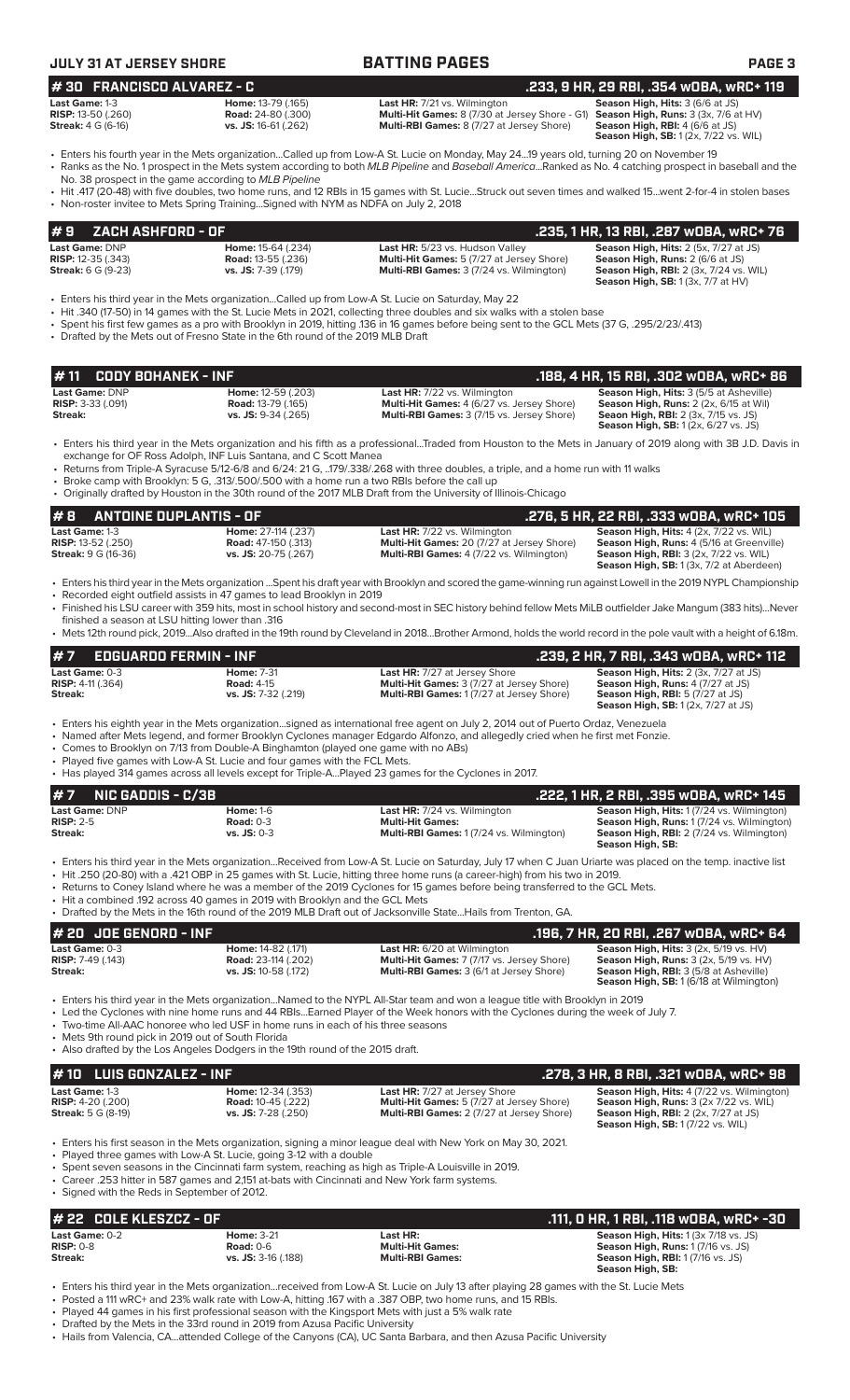# **JULY 31 AT JERSEY SHORE BATTING PAGES PAGE 4**

**# 2** RONNY MAURICIO - INF<br>Last HR: 7/30 at Jersey Shore - G1 Season High, Hits: 3 (4x, 6/17 atWilmingto<br>RISP: 15-64 (.234) RISP: 15-64 (.234) Road: 45-147 (.306) Multi-Hit Games: 18 (7/30 at Jersey Shore - G1) Season High **Last Game:** 1-3 **Home:** 22-113 (.195) **Last HR:** 7/30 at Jersey Shore - G1 **Season High, Hits:** 3 (4x, 6/17 atWilmington) **RISP:** 15-64 (.234) **Road:** 45-147 (.306) **Multi-Hit Games:** 18 (7/30 at Jersey Shore - G1) **Season High, Runs:** 3 (7/27 at Jersey Shore) **Streak:** 5 G (7-21) **Product Finance 12 (1999) Contract Finance 12** (1999) **Multi-RBI Games:** 18 (7/30 at Jersey Shore - **Streak:** 5 G (7-21) **vs. JS:** 24-90 (.267) **Multi-RBI Games:** 12 (7/27 at Jersey Shore) **Season High, RBI:** 4 (2x, 5/16 at Greeville)<br>**Season High, SB:** 2 (6/27 vs. JS)

• Enters his fifth year in the Mets organization...Rated as the No. 2 prospect in the Mets system and the No. 58 prospect in baseball according to *MLB Pipeline* • Non-roster invitee to Spring Training for the third consecutive season...Spent 2020 at the Mets Alternate Site and had one at-bat with the Tigres del Licey in the Dominican Winter League

• Named a South Atlantic League mid-season All-Star with Columbia (A) in 2019

-<br>avor Signed with the Mets as a 16 year old on July 2, 2017.

|                                                                    |                                                                               | . We are the sole of the stem by Amaru, given to the team's most valuable playerSighed with the Mets as a To-year-old on July 2, 2017.                                                                                                                                                                                                                                                                   |                                                                                                                                                                                            |
|--------------------------------------------------------------------|-------------------------------------------------------------------------------|----------------------------------------------------------------------------------------------------------------------------------------------------------------------------------------------------------------------------------------------------------------------------------------------------------------------------------------------------------------------------------------------------------|--------------------------------------------------------------------------------------------------------------------------------------------------------------------------------------------|
| #16<br><b>JOSE MENA - C</b>                                        |                                                                               |                                                                                                                                                                                                                                                                                                                                                                                                          | .161, 1 HR, 4 RBI, .213 wOBA, wRC+ 29                                                                                                                                                      |
| Last Game: 0-2<br><b>RISP: 3-18 (.167)</b><br>Streak:              | <b>Home: 2-26</b><br><b>Road: 6-28</b><br>$vs.$ JS: 3-21 (.143)               | Last HR:<br>Multi-Hit Games: 1 (6/20 at Wilmington)<br><b>Multi-RBI Games:</b>                                                                                                                                                                                                                                                                                                                           | Season High, Hits: 3 (6/20 at Wilmington)<br><b>Season High, Runs: 2 (6/30 at ABD G2)</b><br><b>Season High, RBI:</b> 1 (4x, 6/23 vs. JS)<br>Season High, SB:                              |
| • Enters his sixth year in the Mets organization<br>RBIs, and runs | • Signed with the Mets on June 22, 2016 as international free agent.          | • Won a 2019 NYPL Championship with Brooklyn, posting his best offensive season as a professional, posting career highs in batting average, hits, home runs,<br>• Has caught 81% of would-be base stealers (51 of 81) in his previous four seasons in the system.                                                                                                                                        |                                                                                                                                                                                            |
| #4<br>LT STRUBLE - OF                                              |                                                                               |                                                                                                                                                                                                                                                                                                                                                                                                          | .214, 0 HR, 3 RBI, .308 w0BA, wRC+ 89                                                                                                                                                      |
| Last Game: DNP<br><b>RISP:</b> $4-16$ (.250)<br>Streak:            | Home: 8-27 (.296)<br><b>Road: 4-25 (.160)</b><br>vs. JS: 5-18 (.278)          | Last HR:<br>Multi-Hit Games: 1 (6/25 vs. Jersey Shore)<br>Multi-RBI Games: 2 (7/3 at Aberdeen)                                                                                                                                                                                                                                                                                                           | <b>Season High, Hits: 2 (6/25 vs. JS)</b><br><b>Season High, Runs: 1 (7x, 7/30 at JS G1)</b><br><b>Season High, RBI:</b> 2 (2x, 7/3 at ABD)<br><b>Season High, SB:</b> 1 (7/30 at JS - G1) |
|                                                                    | . Played in the GCL in 2019, hitting .231 over 18 games during his draft year | • Enters his third year in the Mets organizationReturned 6/8 from Triple-A Syracusewent 1-2 with a walk in two gamesreceived from Low-A St Lucie on 5/18.<br>• With Brooklyn 5/19-5/23: 1-5Went 6-21 (.286) with three RBIs and four walks in seven games with the St. Lucie Mets to begin the year<br>• Selected by the Mets in the 29th round in 2019 out of Felician College Hails from Hammonton, NJ |                                                                                                                                                                                            |
| JOE SUOZZI - OF                                                    |                                                                               |                                                                                                                                                                                                                                                                                                                                                                                                          | .226, 1 HR, 3 RBI, .345 wOBA, wRC+ 113                                                                                                                                                     |
| Last Game: 0-2                                                     | <b>Home: 4-22</b>                                                             | Last HR: 7/16 vs. Jersey Shore                                                                                                                                                                                                                                                                                                                                                                           | Season High, Hits: 2 (7/28 at JS)                                                                                                                                                          |

| 17 TU UULUULLI UI            |                       |                                                   |                                                              |  |
|------------------------------|-----------------------|---------------------------------------------------|--------------------------------------------------------------|--|
| Last Game: 0-2               | <b>Home: 4-22</b>     | <b>Last HR:</b> 7/16 vs. Jersey Shore             | <b>Season High, Hits: 2 (7/28 at JS)</b>                     |  |
| <b>RISP:</b> $3-13$ $(.231)$ | <b>Road: 3-9</b>      | <b>Multi-Hit Games: 1 (7/28 at Jersey Shore)</b>  | <b>Season High, Runs: 2 (7/27 at JS)</b>                     |  |
| Streak:                      | $vs.$ JS: 5-22 (.250) | <b>Multi-RBI Games: 1 (7/16 vs. Jersey Shore)</b> | <b>Season High, RBI:</b> 2 (7/16 vs. JS)<br>Season High, SB: |  |
|                              |                       |                                                   |                                                              |  |

• Enters his third year in the Mets organization...received from Low-A St. Lucie on July 13

• Hit .292 with a .372 on-base percentage in 30 games with the Mets...posted a wRC+112, hitting four doubles and two home runs

• Signed by the Mets on June 15, 2020 out of Boston College

• Attended Chaminade High School in Mineola, NY

• His father, Tom Suozzi, is the former Nassau County Executive and current U.S. House of Representatives member of NY's 3rd district (Nassau, Suffolk, Queens)

| #12 JEREMY VASOUEZ - INF                       |                                                       |                                                                                         | .273, 4 HR, 19 RBI, .373 wOBA, wRC+ 131                                                |
|------------------------------------------------|-------------------------------------------------------|-----------------------------------------------------------------------------------------|----------------------------------------------------------------------------------------|
| Last Game: DNP<br><b>RISP:</b> $6-19$ $(.316)$ | <b>Home:</b> 14-48 (.292)<br><b>Road: 9-37 (.243)</b> | <b>Last HR:</b> 7/27 at Jersey Shore<br><b>Multi-Hit Games:</b> 5 (7/24 vs. Wilmington) | Season High, Hits: 2 (4x, 7/24 vs. WIL)<br>Season High, Runs: 2 (7/24 vs. WIL)         |
| Streak:                                        | vs. JS: 10-45 (.222)                                  | <b>Multi-RBI Games:</b> 4 (7/24 vs. Wilmington)                                         | <b>Season High, RBI: 3 (2x 7/24 vs. WIL)</b><br><b>Season High, SB: 1 (7/2 at ABD)</b> |

• Enters his fifth season in the Mets organization...Received from Double-A Binghamton on June 22

• Played 32 games with the RumblePonies this season, hitting .171 (18-105) with one double, one home run, and 11 RBIs.

• Played with Brooklyn in 2017, hitting .225 with one home run and eight RBIs in 31 games.

• Drafted by the Mets in the 28th round of the 2017 MLB Draft from Nova Southeastern in his home state of Florida...Is from Palm City, FL.

|      |                                   |                         |           |                   |      | Hardest Hit Balls - 2021 (not all games listed- from available Trackman data) |                           |           |                        |
|------|-----------------------------------|-------------------------|-----------|-------------------|------|-------------------------------------------------------------------------------|---------------------------|-----------|------------------------|
| Date | Player                            | <b>Opponent</b>         | Exit Velo | Result            | Date | Player                                                                        | <b>Opponent</b>           | Exit Velo | Result                 |
| 6/12 | <b>Francisco Alvarez</b>          | vs. Hudson Valley 112.5 |           | Double            | 6/5  | <b>Francisco Alvarez</b>                                                      | at Jersev Shore           | 108.7     | <b>Ground Ball Out</b> |
| 6/11 | <b>Brett Baty</b>                 | vs. Hudson Valley 111.2 |           | <b>Ground Out</b> | 6/2  | <b>Francisco Alvarez</b>                                                      | at Jersey Shore           | 108.7     | Single                 |
| 6/29 | Ronny Mauricio                    | at Aberdeen             | 110.4     | Single            | 7/13 | <b>Brett Baty</b>                                                             | at Hudson Valley          | 108.7     | Single                 |
| 7/3  | Luis Gonzalez                     | at Aberdeen             | 109.9     | Ground Out        | 7/22 | Ronny Mauricio                                                                | vs. Wilminaton            | 108.1     | <b>Home Run</b>        |
| 6/1  | Adrian Hernandez                  | at Jersey Shore         | 109.8     | <b>Home Run</b>   | 6/16 | Ronny Mauricio                                                                | at Wilmington             | 107.5     | <b>Home Run</b>        |
| 6/6  | <b>Francisco Alvarez</b>          | at Jersev Shore         | 109.7     | Single            | 7/6  | Luke Ritter                                                                   | at Hudson Valley          | 107.2     | <b>Home Run</b>        |
| 6/1  | Ronny Mauricio                    | at Jersey Shore         | 109.6     | <b>Triple</b>     | 6/15 | Ronny Mauricio                                                                | at Wilmington             | 107.2     | Single                 |
| 6/22 | <b>Brett Baty</b>                 | vs. Jersey Shore        | 109.2     | Double            | 6/9  | <b>Brett Baty</b>                                                             | vs. Hudson VallevG2 107.3 |           | Double                 |
| 6/15 | <b>Francisco Alvarez</b>          | at Wilmington           | 109.2     | Sinale            | 5/23 | Hayden Senger                                                                 | vs. Hudson Valley         | 107       | <b>Home Run</b>        |
| 6/1  | Francisco Alvarez at Jersey Shore |                         | 109.0     | <b>Home Run</b>   | 5/29 | Ronny Mauricio                                                                | vs. Aberdeen              | 107       | Line Drive Out         |
| 5/25 | Francisco Alvarez vs. Aberdeen    |                         | 109       | Single            | 6/6  | <b>Francisco Alvarez</b>                                                      | at Jersev Shore           | 106.9     | Double                 |

# **Recent Home Run Chart**

| Date          | Player                             | Upponent                   | Exit Velo | Launch Angle | Distance | 7/20 | Francisco Alvarez vs. Wilmington 107.7 mph |                          |          | 21.8 | 430 ft. |
|---------------|------------------------------------|----------------------------|-----------|--------------|----------|------|--------------------------------------------|--------------------------|----------|------|---------|
| 1/6           | Brett Baty                         | at Hudson Valley 104.3 mph |           | 28.1         | 400 ft.  | 7/21 | Francisco Alvarez vs. Wilmington 101.6 mph |                          |          | 47   | 326 ft. |
|               | Luke Ritter                        | at Hudson Valley 107.2 mph |           | 23.3         | 407 ft.  | 7/22 | Cody Bohanek                               | vs. Wilminaton           | 99.5 mph | 24.4 | 356 ft. |
| 7/7           | Ronny Mauricio                     | at Hudson Valley           |           |              |          |      | Antoine Duplantis vs. Wilmington           |                          | 97 mph   | 24.8 | 361 ft. |
| 7/9           | Jeremy Vasquez                     | at Hudson Valley 104.7 mph |           | 23.4         | 396 ft.  |      | Ronny Mauricio                             | vs. Wilmington 108.1 mph |          | 29.8 | 406 ft. |
| 7/10          | Luis Gonzalez                      | at Hudson Valley 104.8 mph |           |              | 417 ft.  | 7/27 | Jeremy Vasquez                             | at Jersey Shore          |          |      |         |
| $\sqrt{7/11}$ | Antoine Duplantis at Hudson Valley |                            |           |              |          |      | Edgardo Fermin                             | at Jersey Shore          |          |      |         |
|               | Antoine Duplantis at Hudson Valley |                            |           |              |          |      | Ronny Mauricio                             | at Jersey Shore          |          |      |         |
|               | Luis Gonzalez                      | at Hudson Vallev           |           |              |          |      | Luis Gonzalez                              | at Jersey Shore          |          |      |         |
|               | Jeremy Vasquez                     | at Hudson Valley           |           |              |          |      | Edgardo Fermin                             | at Jersey Shore          |          |      |         |
| 7/16          | Joe Suozzi                         | vs. Jersey Shore 97 mph    |           | 31.3         | 380 ft.  |      | Ronny Mauricio                             | at Jersey Shore          |          |      |         |
| 7/18          | Ronny Mauricio                     | vs. Jersey Shore 101.8 mph |           | 25.9         | 426 ft.  | 7/30 | Ronny Mauricio                             | at Jersey Shore          |          |      |         |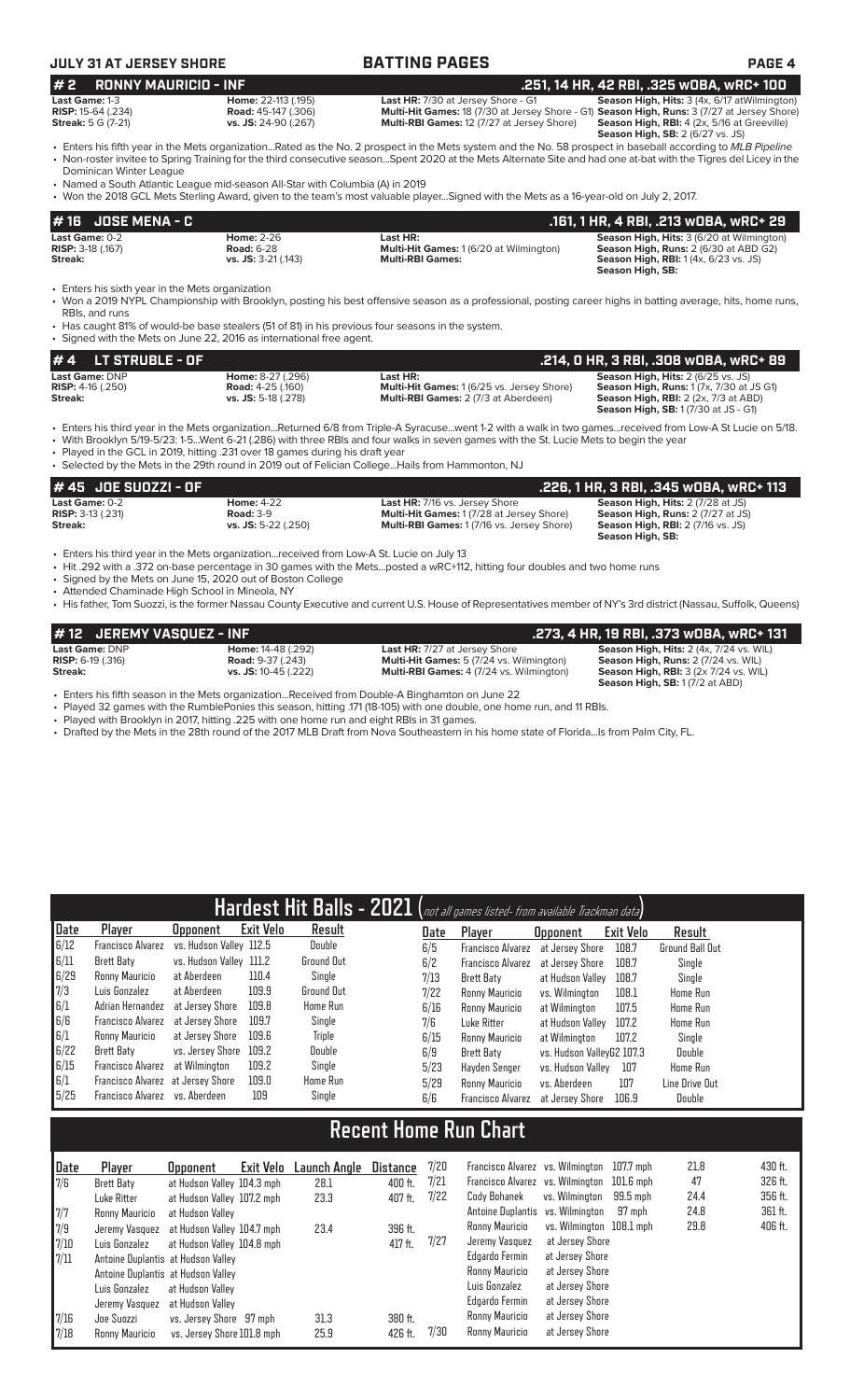| JULY 31 AT JERSEY SHORE                                                                                                                                                                                                                                                                                            | <b>BULLPEN PAGE</b>                                                         |          |                                                                                           |            |                                                      |                        |                                |                     | <b>PAGE 5</b>                     |                             |
|--------------------------------------------------------------------------------------------------------------------------------------------------------------------------------------------------------------------------------------------------------------------------------------------------------------------|-----------------------------------------------------------------------------|----------|-------------------------------------------------------------------------------------------|------------|------------------------------------------------------|------------------------|--------------------------------|---------------------|-----------------------------------|-----------------------------|
| #49<br><b>JOE CAVALLERO - RHP</b><br>Last App: 7/30 at JS G2 Last Loss:                                                                                                                                                                                                                                            | 25.0 K%, 8.3 BB%, 3.00 ERA, 2 G<br>SV/OP (Last):                            | Holds:   |                                                                                           |            | <b>LAST FIVE APPEARANCES</b><br><b>JOE CAVALLERO</b> |                        |                                |                     |                                   |                             |
| Leadoff: 1-2, BB<br><b>Inherited Runners/Stranded:</b>                                                                                                                                                                                                                                                             |                                                                             |          | DATE OPP                                                                                  | <b>DEC</b> | IP<br>H                                              | R                      | ER                             | BB                  | К                                 | <b>HR</b>                   |
| · Enters his fifth year in the Mets systemreceived from Low-A St. Lucie on Wednesday, July 21<br>• Made one appearance for the St. Lucie Mets on July 20, walking four in 12/3 innings<br>Returns to the field in 2021 after Tommy John surgery<br>• Has made 34 starts in 66 professional appearances before 2021 |                                                                             |          | 7/20* vs. BRD<br>7/25<br>vs. WIL<br>7/30 at JS G2                                         |            | 1.2<br>1<br>2.0<br>3<br>1.0<br>0                     | 4<br>$\mathbf{1}$<br>0 | 4<br>$\mathbf{1}$<br>$\circ$   | 4<br>0<br>-1        | $\mathbf{1}$<br>$\mathbf{1}$<br>2 | 0<br>O<br>$\circ$           |
| • Drafted by the Mets in the 24th round of the 2017 MLB Draft from South Florida                                                                                                                                                                                                                                   |                                                                             |          |                                                                                           |            |                                                      |                        |                                |                     |                                   |                             |
|                                                                                                                                                                                                                                                                                                                    |                                                                             |          | OPP<br>DATE                                                                               | DEC        | JOSH HEJKA<br>IP<br>н                                | R                      | ER                             | BB                  | К                                 | HR                          |
| #46<br><b>JOSH HEJKA - RHP</b><br>Last App: 7/28 at JS<br><b>Last Loss:</b>                                                                                                                                                                                                                                        | 17.9 K%, 5.0 BB%, 2.67 ERA, 15 G<br><b>SV/OP (Last):</b> 1/1 (7/20 vs. WIL) | Holds: 2 | 7/17<br>vs. JS                                                                            |            | 2.0<br>$\mathbf{1}$                                  | 1                      | 0                              | 0                   | $\overline{2}$                    | 0                           |
| <b>Leadoff: 9-30</b><br>Inherited Runners/Stranded: 15/9                                                                                                                                                                                                                                                           |                                                                             |          | 7/20<br>vs. WIL<br>$@$ BUF*<br>7/22                                                       | S          | $\circ$<br>0.1<br>2<br>0.1                           | 0<br>0                 | 0<br>$\circ$                   | $\mathbf{1}$<br>0   | $\mathbf{1}$<br>$\mathbf 0$       | 0<br>$\circ$                |
| • Returns to Brooklyn after spending time with Binghamton (6/3-6/9) and Syracuse (6/10-6/18).<br>· Enters his third year in the Mets organizationWon a 2019 NYPL title with Brooklyn, splitting time<br>with the Cyclones and Kingsport Mets                                                                       |                                                                             |          | vs. ERI**<br>7/25<br>7/29<br>@ JS<br>*with Triple-A Syracuse<br>*with Double-A Binghamton |            | 2.0<br>0<br>2.1<br>3                                 | 0<br>1                 | 0<br>1                         | 0<br>$\circ$        | $\mathbf{1}$<br>3                 | $\mathbf 0$<br>$\mathbf{1}$ |
| · Signed as a minor league free agent in mid-summer after pitching in six games with the Westside                                                                                                                                                                                                                  |                                                                             |          |                                                                                           |            | <b>BRIAN METOYER</b>                                 |                        |                                |                     |                                   |                             |
| Wolly Mammoths in the United Shore Baseball League<br>· Pitched all four years at Johns Hopkins, switching to submarine later in his career.                                                                                                                                                                       |                                                                             |          | DATE OPP<br>5/29 vs. ABD                                                                  | DEC        | IP<br>Н<br>1.1<br>$\mathbf{1}$                       | R<br>1                 | ER<br>1                        | BB<br>2             | К<br>$\overline{2}$               | ΗR<br>0                     |
| #5<br><b>BRIAN METOYER - RHP</b>                                                                                                                                                                                                                                                                                   | 34.2 K%, 13.7 BB%, 3.63 ERA, 10 G                                           |          | 6/3<br>$@$ JS                                                                             | <b>SV</b>  | 2.0<br>3                                             | 1                      | 1                              | 0                   | 5                                 | $\circ$                     |
| Last Loss: 5/15 at GVL<br>Last App: 7/27 at JS<br>Leadoff: 4-13, 2 BB, HBP Inherited Runners/Stranded: 4/3                                                                                                                                                                                                         | SV/OP (Last): 1/1 (6/3 at JS)                                               | Holds:   | vs. HV G1<br>6/9<br>6/15<br>@ WIL                                                         | W          | 1.1<br>0<br>2.0<br>0                                 | 0<br>0                 | $\circ$<br>0                   | 2<br>1              | 3<br>3                            | $\circ$<br>$\circ$          |
| · Enters his fourth year in the Mets orgWon a New York Penn League title with Brooklyn in 2019                                                                                                                                                                                                                     |                                                                             |          | 7/27<br>$@$ JS                                                                            |            | 1.0<br>0<br><b>BRYCE MONTES DE OCA</b>               | 0                      | 0                              | 1                   | 3                                 | $\circ$                     |
| · Struck out 40 batters over 28.2 innings with BrooklynSpent his first professional season with                                                                                                                                                                                                                    |                                                                             |          | DATE OPP                                                                                  | DEC        | IP<br>H                                              | R                      | ER                             | BB                  | Κ                                 | <b>HR</b>                   |
| <b>GCL Mets and Kingsport Mets</b>                                                                                                                                                                                                                                                                                 |                                                                             |          | 7/15<br>vs. JS                                                                            |            | 1.1<br>0                                             | 0                      | 0                              | $\mathbf{1}$        | $\mathbf{1}$<br>$\mathbf{1}$      | 0<br>0                      |
| • Joins Ronnie Robbins (30th, 1981 - Toronto) as the only two LSU-Alexandria Generals to be<br>drafted by a MLB team in school history                                                                                                                                                                             |                                                                             |          | 7/18<br>vs. JS<br>7/21<br>vs. WIL                                                         | <b>SV</b>  | 0<br>1.0<br>1.0<br>0                                 | 0<br>0                 | 0<br>$\circ$                   | 1<br>$\mathbf{1}$   | $\overline{2}$                    | $\circ$                     |
| • Native of Natchitoches (NACK-ah-tish), the oldest city in Louisiana (est. 1714).                                                                                                                                                                                                                                 |                                                                             |          | 7/24<br>vs. WIL                                                                           |            | 1.0<br>2                                             | $\overline{2}$         | $\overline{2}$                 | $\circ$             | 3                                 | $\mathbf{1}$                |
| #43<br><b>BRYCE MONTES DE OCA - RHP</b>                                                                                                                                                                                                                                                                            | 30.3 K%, 19.3 BB%, 3.33 ERA, 19 G                                           |          | 7/30<br>at JS G1 SV                                                                       |            | 1.1<br>1                                             | 0                      | $\circ$                        | $\Omega$            | 3                                 | $\circ$                     |
| Last App: 7/30 at JS G1 Last Loss: 7/6 at HV                                                                                                                                                                                                                                                                       | <b>SV/OP (Last):</b> 4/4 (7/30 at JS G1)                                    | Holds: 1 | OPP<br>DATE                                                                               | <b>DEC</b> | <b>COLBY MORRIS</b><br>IP<br>Н                       | R                      | ER                             | BB                  | К                                 | <b>HR</b>                   |
| <b>Leadoff:</b> 5-18, 4 BB<br><b>Inherited Runners/Stranded: 4/4</b>                                                                                                                                                                                                                                               |                                                                             |          | 7/9<br>@ HV<br>7/13<br>vs. JS                                                             |            | 2.2<br>3<br>2.0<br>0                                 | 3<br>0                 | 3<br>$\circ$                   | $\mathbf{1}$<br>0   | $\mathbf{1}$<br>2                 | 0<br>O                      |
| • Enters his fourth year in the Mets org…Has not pitched as a professional due to injuries<br>• Underwent Tommy John surgery as a high school junior and missed 2016 after having ulnar                                                                                                                            |                                                                             |          | 7/18<br>vs. JS                                                                            |            | 2.0<br>$\circ$                                       | 0                      | 0                              | 0                   | $\overline{2}$                    | $\circ$                     |
| nerve transposition                                                                                                                                                                                                                                                                                                |                                                                             |          | 7/22<br>vs. WIL<br>7/25<br>vs. WIL                                                        | <b>BS</b>  | 2.0<br>4<br>1.0<br>2                                 | 2<br>1                 | $\overline{2}$<br>$\mathbf{1}$ | $\circ$<br>0        | 3<br>$\overline{2}$               | O<br>$\mathbf{1}$           |
| • Previously drafted by Washington in the 15th round of the 2017 MLB Draft and by the Chicago                                                                                                                                                                                                                      |                                                                             |          |                                                                                           |            | <b>CONNOR O'NEIL</b>                                 |                        |                                |                     |                                   |                             |
| White Sox in the 14th round of the 2015 MLB Draft.                                                                                                                                                                                                                                                                 |                                                                             |          | OPP<br>DATE                                                                               | DEC        | IP<br>Н                                              | R                      | ER                             | BB                  | К                                 | HR                          |
| #38<br><b>COLBY MORRIS - RHP</b>                                                                                                                                                                                                                                                                                   | 20.8 K%, 11.7 BB%, 5.00 ERA, 14 G                                           |          | @ HV<br>7/10<br>7/15<br>vs. JS                                                            |            | 1.0<br>3<br>1.1<br>3                                 | 2<br>4                 | $\overline{2}$<br>3            | 2<br>1              | $\circ$<br>4                      | 0<br>0                      |
| Last App: 7/25 vs. WIL Last Loss:<br>Leadoff: 6-21, 3 BB, 3 HBP Inherited Runners/Stranded: 6/2                                                                                                                                                                                                                    | SV/OP (Last):                                                               | Holds:   | vs. WIL<br>7/20                                                                           |            | 1.0<br>1                                             | 1                      | 1                              | 0                   | $\overline{2}$                    | $\mathbf{1}$                |
| · Enters his first season in the Mets organizationcalled up from Low-A St. Lucie on May 20                                                                                                                                                                                                                         |                                                                             |          | 7/23<br>vs. WIL<br>7/27<br>@ JS                                                           | Н          | 1.0<br>2<br>0<br>2.0                                 | 2<br>0                 | $\overline{2}$<br>$\circ$      | 1<br>$\Omega$       | $\overline{2}$<br>3               | $\mathbf{1}$<br>$\circ$     |
| • Made four scoreless appearances in relief for the St. Lucie Mets to being 2021                                                                                                                                                                                                                                   |                                                                             |          |                                                                                           |            | <b>MICHEL OTANEZ</b>                                 |                        |                                |                     |                                   |                             |
| • Minor League free agent signingpitched at Middlebury in Vermont                                                                                                                                                                                                                                                  |                                                                             |          | DATE<br>OPP<br>7/13<br>vs. JS                                                             | DEC        | IP<br>Н<br>$\circ$<br>2.0                            | R<br>$\circ$           | ER<br>$\circ$                  | BB<br>3             | К<br>2                            | HR<br>0                     |
| #9<br><b>CONNER O'NEIL - RHP</b>                                                                                                                                                                                                                                                                                   | 24.2 K%, 12.1 BB%, 7.07 ERA, 9 G                                            |          | 7/16<br>vs. JS                                                                            |            | 0.2<br>$\Omega$                                      | $\cap$                 | $\cap$                         | $\mathbf{1}$        | $\mathbf{1}$                      | $\circ$                     |
| Last App: 7/27 at JS<br><b>Last Loss:</b><br>Leadoff: 4-13, HR<br>Inherited Runners/Stranded: 8/3                                                                                                                                                                                                                  | SV/OP (Last):                                                               | Holds: 1 | 7/20<br>vs. WIL                                                                           | Н          | 1.0<br>0                                             | 1                      |                                | 3                   | $\overline{2}$                    | 0                           |
| • Enters his fifth year in the Mets organizationreceived from Double-A Binghamton on 6/20                                                                                                                                                                                                                          |                                                                             |          | 7/23<br>vs. WIL<br>7/28<br>@ JS                                                           | Н          | 0.1<br>0<br>1.0<br>0                                 | 1<br>0                 | 1<br>$\circ$                   | 3<br>0              | $\mathbf{1}$<br>3                 | 0<br>$\circ$                |
| • Has not pitched in 2021Last pitched for Advanced-A St. Lucie in 2019                                                                                                                                                                                                                                             |                                                                             |          |                                                                                           |            | <b>HUNTER PARSONS</b>                                |                        |                                |                     |                                   |                             |
| · Spent his first professional season with Brooklyn in 2017, pitching 19 times in relief<br>• Drafted by the Mets in the 7th round of the 2017 MLB Draft from Cal State-Northridge                                                                                                                                 |                                                                             |          | DATE<br>OPP<br>@ HV                                                                       | DEC        | IP<br>H<br>-1                                        | R                      | ER<br>O                        | BB                  | К<br>1                            | <u>HR</u><br>0              |
|                                                                                                                                                                                                                                                                                                                    |                                                                             |          | 7/9<br>7/14<br>vs. JS                                                                     |            | 2.0<br>1.2<br>0                                      | 0<br>0                 | 0                              | 1<br>$\overline{2}$ | 2                                 | 0                           |
| # 26<br><b>MICHEL OTANEZ - RHP</b>                                                                                                                                                                                                                                                                                 | 27.3 K%, 24.8 BB%, 5.40 ERA, 22 G                                           |          | 7/18<br>vs. JS                                                                            |            | 1.0<br>3                                             | 3                      | 3                              | 0                   | 0                                 | 0                           |
| Last App: 7/28 at JS<br><b>Last Loss:</b>                                                                                                                                                                                                                                                                          | <b>SV/OP (Last): 0/2 (BS vs. JS)</b>                                        | Holds: 3 | 7/23<br>vs. WIL<br>7/27<br>@ JS                                                           | н<br>W     | 1.0<br>0<br>1.1<br>1                                 | 0<br>0                 | 0<br>0                         | 1<br>-1             | 1<br>$\overline{2}$               | 0<br>$\mathbf 0$            |
| Leadoff: 3-20, 2 BB<br>Inherited Runners/Stranded: 15/5<br>• Enters his sixth year in the Mets orgNo. 26 prospect in the system according to MLB Pipeline                                                                                                                                                          |                                                                             |          |                                                                                           |            | <b>EVY RUIBAL</b>                                    |                        |                                |                     |                                   |                             |
| • Returns to Brooklyn for the second assignment in a row                                                                                                                                                                                                                                                           |                                                                             |          | DATE<br>OPP<br>7/6<br>@ HV                                                                | DEC        | IP<br>н<br>2.0<br>-1                                 | R<br>1                 | ER<br>$\mathbf{1}$             | BB<br>1             | К<br>$\overline{2}$               | HR<br>0                     |
| • Pitched with the Cyclones and won an NYPL title in 2019 and also spent time with Kingsport                                                                                                                                                                                                                       |                                                                             |          | 7/11<br>@ HV                                                                              |            | 2<br>1.0                                             | 2                      | 2                              | 1                   | $\mathbf{1}$                      | 0                           |
| • Missed 2017 due to injuryStruck out 21 batters in 21.1 innings with the DSL Mets1 in 2016.                                                                                                                                                                                                                       |                                                                             |          | 7/15<br>vs. JS<br>7/20<br>vs. WIL                                                         | Н          | 1.2<br>2<br>1.2<br>1                                 | 2<br>0                 | $\mathbf{1}$<br>0              | 3<br>1              | 3<br>$\mathbf{1}$                 | 0<br>0                      |
| #44<br><b>HUNTER PARSONS - RHP</b><br>Last App: 7/27 at JS<br><b>Last Loss:</b>                                                                                                                                                                                                                                    | 22.5 K%, 16.9 BB%, 5.03 ERA, 12 G<br>SV/OP (Last):                          | Holds: 1 | 7/23<br>vs. WIL                                                                           | S          | 1.0<br>0                                             | 0                      | 0                              | $\circ$             | $\mathbf{1}$                      | $\circ$                     |
| <b>Leadoff:</b> 3-15, 3 BB<br>Inherited Runners/Stranded: 8/5                                                                                                                                                                                                                                                      |                                                                             |          |                                                                                           |            | <b>WILLY TAVERAS</b>                                 |                        |                                |                     |                                   |                             |
| • Enters his third year in the Mets orgCalled up from Low-A St. Lucie on May 20<br>• Made four relief appearances with the Mets (A-), striking out 18 in 10 innings (45% K rate).                                                                                                                                  |                                                                             |          | OPP<br>DATE<br>6/27<br>DUN <sup>*</sup>                                                   | DEC<br>W   | IP<br>н<br>2.0<br>0                                  | R<br>0                 | ER<br>$\circ$                  | BB<br>0             | <u>К</u><br>$\overline{2}$        | HR<br>0                     |
| • Pitched with the Cyclones and won an NYPL title in 2019                                                                                                                                                                                                                                                          |                                                                             |          | 6/23<br>DUN <sup>*</sup>                                                                  |            | 0.1<br>2                                             | 2                      | $\overline{2}$                 | 0                   | 1                                 | 1                           |
|                                                                                                                                                                                                                                                                                                                    |                                                                             |          | 7/17<br>JS<br>7/21<br>WIL                                                                 | W, BS 2.0  | 1.0<br>0<br>3                                        | 0<br>2                 | 0<br>$\overline{2}$            | $\mathbf{1}$<br>0   | $\mathbf{1}$<br>3                 | 0<br>$\mathbf{1}$           |
| #50<br><b>EVY RUIBAL - RHP</b><br>Last App: 7/23 vs. WIL Last Loss:                                                                                                                                                                                                                                                | 23.1 K%, 17.9 BB% 6.48 ERA, 6 G<br>SV/OP (Last):                            | Holds: 1 | 7/25<br>vs. WIL<br>*With Low-A St. Lucie                                                  | W          | $\mathbf{1}$<br>2.0                                  | 0                      | 0                              | $\circ$             | 3                                 | $\circ$                     |
| Leadoff: 1-6<br>Inherited Runners/Stranded: 4/3                                                                                                                                                                                                                                                                    |                                                                             |          |                                                                                           |            |                                                      |                        |                                |                     |                                   |                             |
| • Signed to a minor league deal on June 27 from the Florence Y'alls (Frontier League)<br>• Pitched in the Dodgers system from 2015-2018, reaching High-A Rancho Cucamonga<br>• Drafted by the Dodgers in the 16th round of the 2017 MLB Draft from Notre Dame                                                      |                                                                             |          |                                                                                           |            |                                                      |                        |                                |                     |                                   |                             |
| • From Milburn, New Jersey, attending Milburn High School                                                                                                                                                                                                                                                          |                                                                             |          |                                                                                           |            |                                                      |                        |                                |                     |                                   |                             |
| # 35<br><b>WILLY TAVERAS - RHP</b><br>Last App: 7/25 vs. WIL Last Loss:                                                                                                                                                                                                                                            | 35.0 K%, 5.0 BB% 3.60 ERA, 3 G<br><b>SV/OP (Last): 0/1</b><br>Holds:        |          |                                                                                           |            |                                                      |                        |                                |                     |                                   |                             |
| Leadoff: 0-4, BB<br>Inherited Runners/Stranded: 0/0<br>• Received from Low-A St. Lucie on Friday, July 16 in a move that sent LHP Andrew Ed-                                                                                                                                                                       |                                                                             |          |                                                                                           |            |                                                      |                        |                                |                     |                                   |                             |

wards to Double-A Binghamton

• Pitched in 18 games with St. Lucie, posting a 36% strikeout rate (best in career) and a 2.1% walk rate (lowest of career)

• Struggled in Low-A Columbia in 2019, allowing a 4.56 FIP...2021 FIP is 2.49

• 23 years old from Villa Isabela in the Dominican Republic...Signed by Mets June 1, 2016

|                |                                    |    | <b>Number of Pitches Thrown</b> |    |    |     |
|----------------|------------------------------------|----|---------------------------------|----|----|-----|
| <b>Pitcher</b> | Days Rest 7/27 7/28 7/29 7/30 7/31 |    |                                 |    |    | 8/1 |
| Cavallero      | O                                  |    |                                 | 18 |    |     |
| Hejka          | $\overline{2}$                     |    | 29                              |    |    |     |
| Metoyer        | 3                                  | 15 | --                              |    | -- |     |
| Montes de Oca  | $\Omega$                           |    | --                              | 26 | -- |     |
| Morris         | 5                                  |    |                                 |    |    |     |
| O'Neil         | 3                                  | 27 |                                 | -- |    |     |
| Otanez         | $\overline{2}$                     |    | 14                              |    |    |     |
| Parsons        | 3                                  | 28 |                                 | -- |    |     |
| Ruibal         | 7                                  |    |                                 |    |    |     |
| Taveras        | 5                                  |    |                                 |    |    |     |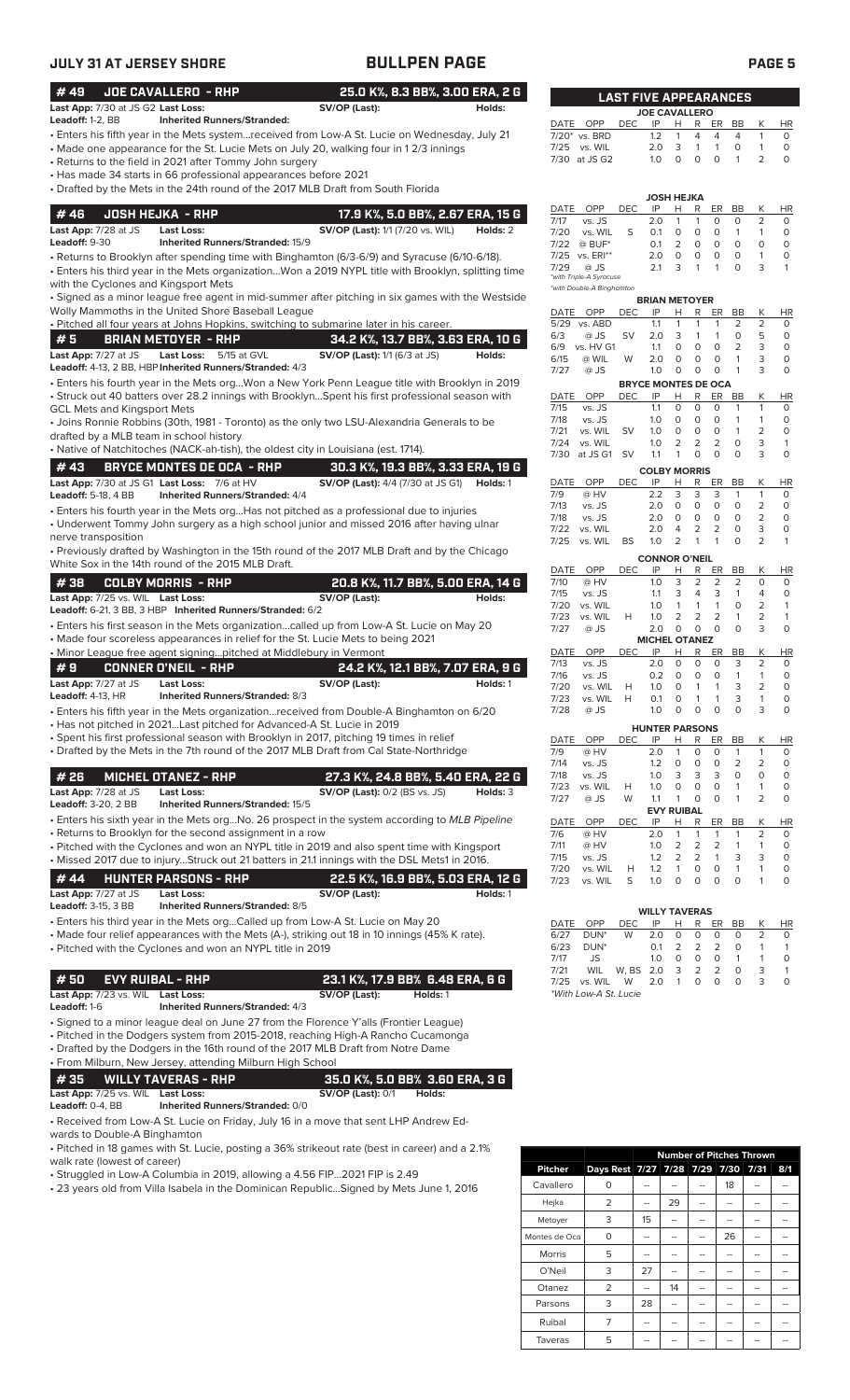### **JULY 31 AT JERSEY SHORE HIGH/LOW & CHARTS PAGE 6**

| INDIVIDUAL BATTING HIGHS                                                           |
|------------------------------------------------------------------------------------|
|                                                                                    |
|                                                                                    |
| Most Hits, Game 4 (4x, last: Antoine Duplantis, Luis Gonzalez 7/22 vs. Wilmington) |
|                                                                                    |
|                                                                                    |
|                                                                                    |
| Most Home Runs, Game2 (5x, Edgardo Fermin, Ronny Mauricio, 7/27 at Jersey Shore)   |
| Home Runs, Consecutive Games Three games (2x, last: Luke Ritter, 6/18-6/21)        |
|                                                                                    |
|                                                                                    |
|                                                                                    |
|                                                                                    |
|                                                                                    |
|                                                                                    |
|                                                                                    |
| Most Extra-Base Hits, Game 3 (3x, Cody Bohanek, 6/15 at Wilmington)                |
|                                                                                    |
| <b>TEAM BATTING HIGHS</b>                                                          |
|                                                                                    |
|                                                                                    |
|                                                                                    |
|                                                                                    |
|                                                                                    |
|                                                                                    |
|                                                                                    |

| Most Double Plays Hit into, Game3 (5x, 7/7 at Hudson Valley - 10 innings) |  |
|---------------------------------------------------------------------------|--|

### **FIELDING**

Most Errors, Team, Game...............................................................................6 (5/7 at Asheville) Most Errors, Individual, Game....... 2 (7x, last: Ronny Mauricio, 7/30 at Jersey Shore G2) Most Double Plays Turned, Nine-Inning Game.......................... 3 (5/19 vs. Hudson Valley) Consecutive Errorless Games, Team...

### **STARTERS BY POSITION**

**C-** Alvarez (26), Uriarte (19), Mena (16), Senger (9), Gaddis (3)

**1B-** Genord (47), Vasquez (17), Ritter (5), Bohanek (3), Winaker (2)

**2B-** Ritter (37), Gonzalez (18), Walters (12), Fermin (3), Tiberi (1), Struble (1), McNeil (1), Bohanek (1)

**3B-** Baty (41), Bohanek (19), Tiberi (7), Fermin (5), Gonzalez (1)

**SS-** Mauricio (59), Bohanek (5), Walters (4), Gonzalez (3), Fermin (3)

**LF-** Duplantis (32), Tiberi (12), Suozzi (9), Vasquez (6), Ashford (5), Bohanek (4), Baty (3), Winaker (1), Kleszcz (1), Struble (1)

**CF-** Duplantis (34), Hernandez (23), Mangum (8), Hernandez (8), Molina (6), Ota (2), Ashford (1)

**RF-** Ashford (30), Struble (14), Molina (10), Kleszcz (6), Bohanek (5), Winaker (4), Hernandez (4), Ota (1)

**DH-** Alvarez (21), Mauricio (8), Genord (8), Baty (7), Vasquez (6), Ritter (4), Bohanek (3), Tiberi (3), Hernandez (3), Senger (2), Mena (2), Walters (2), Fermin (2), Mangum (1), Ashford (1), Struble (1)

### **STARTERS BY BATTING ORDER**

**1st -** Duplantis (61), Bohanek (4), Struble (3), Tiberi (2), Mangum (2), Ashford (1), McNeil (1)

**2nd -** Bohanek (18), Fermin (14), Mauricio (10), Ashford (6), Mangum (5), Duplantis (5), Winaker (4), Gonzalez (3), Tiberi (3), Struble (3), Walters (2), Alvarez (2), Ritter (1)

**3rd -** Mauricio (59), Baty (15)

**4th-** Baty (36), Alvarez (22), Ritter (9), Vasquez (5), Genord (2)

**5th-** Alvarez (24), Ritter (14), Vasquez (13), Bohanek (5), Genord (5), Senger (4), Ashford (4), Gonzalez (2), Ota (2), Hernandez (1)

**6th-** Ritter (18), Genord (17), Ashford (11), Bohanek (7), Gonzalez (4), Hernandez (3), Senger (3), Mena (2), Winaker (2), Kleszcz (2), Ota (1), Suozzi (1) Tiberi (1), Uriarte (1)

**7th-** Genord (24), Ashford (10), Gonzalez (6), Tiberi (5), Vasquez (4), Bohanek (4), Senger (3), Uriarte (3), Ritter (3), Hernandez (2), Kleszcz (2), Walters (2), Mena (2), Ashford (1), Suozzi (1), Winaker (1), Gaddis (1)

**8th-** Tiberi (11), Hernandez (10), Uriarte (8), Genord (8), Mena (8), Vasquez (6), Walters (6), Gonzalez (4), Ashford (3), Bohanek (2), Suozzi (2), Gaddis (2), Kleszcz (2), Senger (1), Molina (1), Struble (1)

**9th-** Molina (15), Hernandez (14), Walters (7), Uriarte (7), Struble (7), Mena (6), Suozzi (5), Gon-

| zalez (3), Mangum (2), Kleszcz (2), Bohanek (1), Tiberi (1) |                |    |            |            |    |      |    |                          |    |       |                   |
|-------------------------------------------------------------|----------------|----|------------|------------|----|------|----|--------------------------|----|-------|-------------------|
| <b>CATCHERS STEALING</b>                                    |                |    |            |            |    |      |    | <b>MULTI-RUN INNINGS</b> |    |       |                   |
| <b>Name</b>                                                 | CS             |    | <b>ATT</b> | <b>PCT</b> |    | Runs |    | <b>Times</b>             |    |       | Last              |
| Alvarez                                                     | 11             |    | 39         | 28%        |    | 6    |    | $\overline{2}$           |    |       | 8th, 7/11 at HV   |
| Gaddis                                                      | O              |    | 4          | 0%         |    | 5    |    | 6                        |    |       | 5th, 7/27 at JS   |
| Mena                                                        | 3              |    | 20         | 15%        |    | 4    |    | 7                        |    |       | 6th, 7/27 at JS   |
| Senger                                                      | $\overline{2}$ |    | 10         | 20%        |    | 3    |    | 25                       |    |       | 3rd, 7/24 vs. WIL |
| Uriarte                                                     | 11             |    | 31         | 35%        |    | 2    |    | 43                       |    |       | 5th, 7/30 at JS   |
| Team                                                        | 27             |    | 106        | 25%        |    |      |    |                          |    |       |                   |
|                                                             | ī              | 2  | 3          | 4          | 5  | 6    | 7  | 8                        | 9  | $10+$ | <b>TOTALS</b>     |
| <b>OPPONENTS</b>                                            | 36             | 46 | 59         | 45         | 35 | 37   | 29 | 44                       | 24 | 5     | 355               |

**BKLYN 37 27 37 42 32 43 29 46 18 6 319**

| <b>IGH/LOW &amp; CHARTS</b> |  |  |  |  |
|-----------------------------|--|--|--|--|
|-----------------------------|--|--|--|--|

| INDIVIDUAL PITCHING HIGHS                                                   |
|-----------------------------------------------------------------------------|
|                                                                             |
|                                                                             |
|                                                                             |
|                                                                             |
| Most Strikeouts, Game, Reliever5 (3x, Michel Otanez, 6/26 vs. Jersey Shore) |
|                                                                             |
| Longest Winning Streak  3 games (2x, last: Justin Lasko, 7/17-present)      |
|                                                                             |
|                                                                             |
|                                                                             |
| Most Consecutive Scoreless Inn., Starter 19.0 (Justin Lasko, 7/10-present)  |
|                                                                             |

| <b>TEAM PITCHING HIGHS</b>                                                   |  |
|------------------------------------------------------------------------------|--|
|                                                                              |  |
|                                                                              |  |
|                                                                              |  |
| Fewest Runs Allowed, Game  0 (3x, last: 7/30 at Jersey Shore G1 - 7 innings) |  |
|                                                                              |  |
|                                                                              |  |
|                                                                              |  |
|                                                                              |  |
|                                                                              |  |
|                                                                              |  |
| Most Strikeouts, Extra Innings  10 (2x, 7/7 at Hudson Valley - 10 innings)   |  |
|                                                                              |  |
|                                                                              |  |
|                                                                              |  |
|                                                                              |  |
| Most Pitchers Used, Extra Innings 5 (5/23 vs. Hudson Valley - 12 innings)    |  |
|                                                                              |  |

|                   |                      |                           | <b>TEAM MISCELLANEOUS</b>                                                      |  |
|-------------------|----------------------|---------------------------|--------------------------------------------------------------------------------|--|
|                   |                      |                           |                                                                                |  |
|                   |                      |                           | Longest Game, Time, Extra-Inning Game3:30 (6/23 vs. Jersey Shore - 10 innings) |  |
|                   |                      |                           | Shortest Game, Time, Nine-Inning Game  2:20 (5/18 vs. Hudson Valley)           |  |
|                   |                      |                           |                                                                                |  |
|                   |                      |                           |                                                                                |  |
|                   |                      |                           |                                                                                |  |
|                   |                      |                           |                                                                                |  |
|                   |                      |                           |                                                                                |  |
|                   |                      |                           |                                                                                |  |
|                   |                      |                           |                                                                                |  |
|                   |                      |                           |                                                                                |  |
|                   |                      |                           |                                                                                |  |
|                   |                      |                           |                                                                                |  |
|                   |                      |                           |                                                                                |  |
|                   | OUTFIELD ASSISTS [9] |                           | <b>RECORD BREAKDOWN</b>                                                        |  |
| <b>NAME</b>       | <b>TOTAL</b>         | (LAST)                    |                                                                                |  |
| Duplantis         |                      | 5/13 at GVL               |                                                                                |  |
| Ashford           | $\frac{4}{3}$        | 7/23 vs. WIL              |                                                                                |  |
| Molina<br>Winaker | 1                    | 5/21 vs. HV<br>5/6 at ASH |                                                                                |  |
| Bohanek           | 1                    | 7/6 at HV                 |                                                                                |  |
|                   |                      |                           |                                                                                |  |
|                   |                      |                           |                                                                                |  |
|                   |                      |                           |                                                                                |  |
|                   |                      |                           |                                                                                |  |
|                   |                      |                           |                                                                                |  |
|                   | UNIFORM RECORDS      |                           |                                                                                |  |

| - 1111<br>- - - - - - - - -<br><b>Home White</b> | ----<br>$7-3$ | E<br>Q                          |
|--------------------------------------------------|---------------|---------------------------------|
| <b>Road Gray</b>                                 | $13 - 25$     | N<br>SI                         |
| <b>Championship Gold</b>                         | $7 - 11$      | O<br>T١                         |
| <b>Coney Island</b>                              | $0 - 2$       | S <sub>0</sub><br>Н             |
| Los Jefes                                        | $1-0$         | H<br>D<br>Н                     |
|                                                  |               | O<br>St<br>St<br>St<br>н        |
|                                                  |               | R<br>D<br>N<br>S <sub>0</sub>   |
|                                                  |               | O<br>VS<br>VS                   |
|                                                  |               | S(<br>S <sub>6</sub><br>O<br>Fi |
|                                                  |               | R<br>La<br>S <sub>6</sub>       |
|                                                  |               | Er                              |

**Name Umpire Date** Joe GenordDylan Bradley 7/9 at HV Ed Blankmeyer Joe Belangia 7/11 at HV

**EJECTIONS**

### Quality Start ................................................ 6-7 Non Quality Start..................................23-39 Shutouts.......................................................3-9 One-Run Games ........................................8-11 Two-Run Games ........................................6-6 ∩ore 4 or More Runs... Hit a Home Run......................................21-23 it 2+ Home Runs. o Not Allow a Home Run.................... <mark>16-13</mark><br>it More Home Runs .............................16-7 Hit More Home Runs ..............................16-7 pponent Hits More HRs. Starter Goes 6.0 +.....................................6-4 Starter Goes 7.0 + ......................................1-0 Starter Goes 8.0 + ......................................1-0 Home......................................................... 17-18 Road..........................................................12-26 Day Games..................................................3-11 .<br>.<br>.<br>.<br>Games Scoring First.............................................19-16 Opponent Scores First.......................... 9-29 .<br>. North... vs. South ...................................................... 4-7 eries at Home <mark>.</mark>. Series on Road........................................0-5-1 Overall Series...........................................1-7-4 rst Game of Series Rubber Game of Series ................................. Last Game of Series .................................5-6 Series Sweeps ............................................1-0 Errorless.....................................................11-16 Extra Innings... vs. LHP Starters.......................................12-13 vs. RHP Starters ...

| <b>MISC. WINS</b>                        |
|------------------------------------------|
| Come from Behind Wins .11 (7/20 vs. WIL) |
| Wins in Last At-Bat 5 (7/25 vs. WIL)     |
| Walk-off Wins 3 (7/25 vs. WIL)           |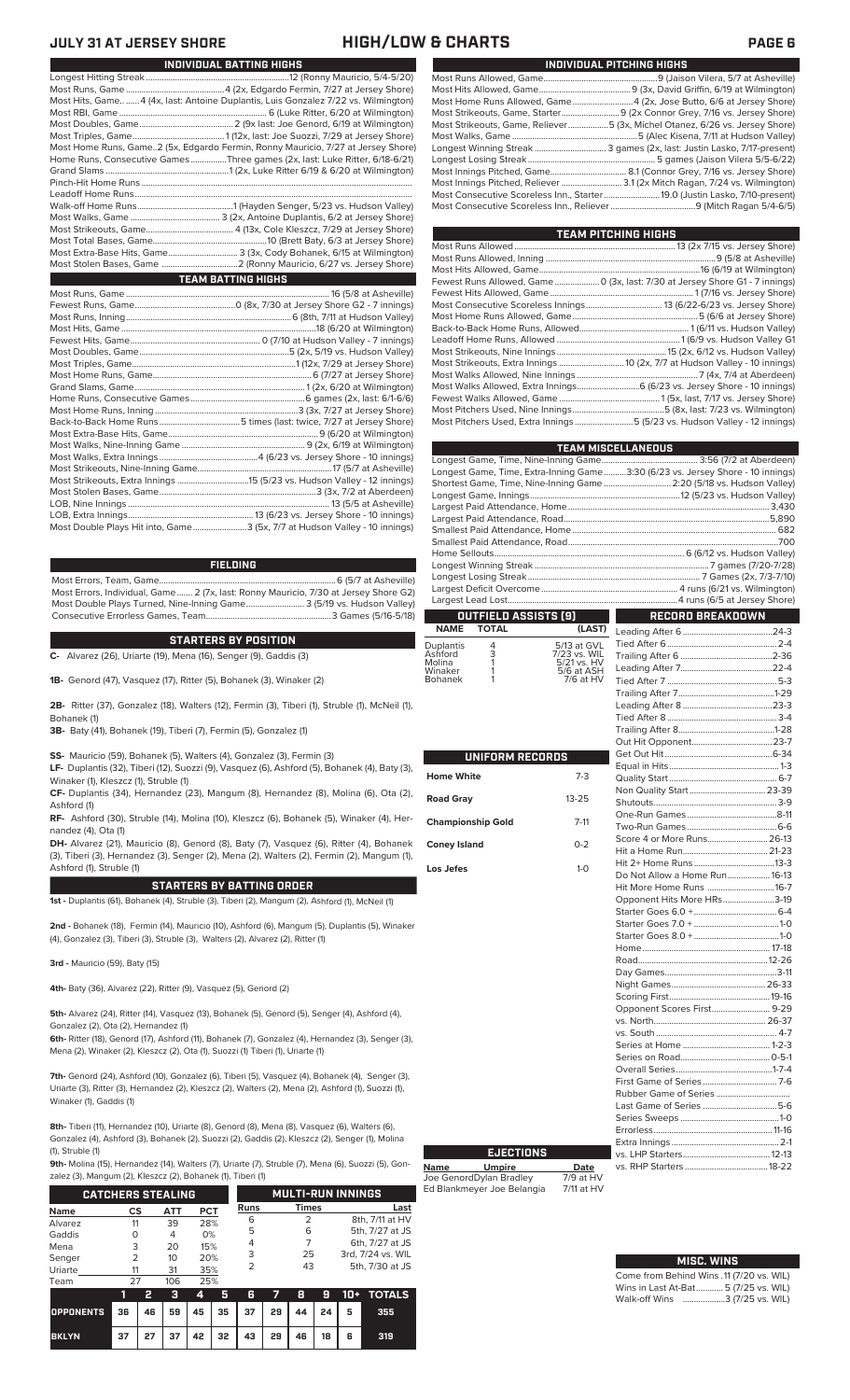## **JULY 31 AT JERSEY SHORE GAME BY GAME RESULTS**

|--|

|             |              |                                         |                |                    |                    |                  |                    | <b>GAME-BY-GAME RESULTS</b>                                             |                                          |                         |              |                   |
|-------------|--------------|-----------------------------------------|----------------|--------------------|--------------------|------------------|--------------------|-------------------------------------------------------------------------|------------------------------------------|-------------------------|--------------|-------------------|
| <b>DATE</b> | GM#          | <b>OPPONENT</b>                         | W-L/TIME SCORE |                    | <b>RECORD</b>      | POSITION         | GA/GB              | <b>WINNING PITCHER</b>                                                  | <b>LOSING PITCHER</b>                    | <b>SAVE</b>             | <b>TIME</b>  | <b>ATTENDANCE</b> |
| 5/4         | $\mathbf{1}$ | at Asheville                            | W              | $8 - 2$            | $1 - 0$            | T <sub>1st</sub> | $+1$               | Josh Walker (1-0)                                                       | Blair Henley (0-1)                       |                         | 3:16         | 1,200             |
| 5/5         | 2            | at Asheville                            | L              | $6-1$              | $1 - 1$            | T <sub>2nd</sub> | $-1$               | Chandler Casey (1-0)                                                    | Jose Butto (1-0)                         |                         | 3:26         | 1,200             |
| 5/6         | 3            | at Asheville                            | L              | $11 - 4$           | $1 - 2$            | T3rd             | $-2$               | Matt Ruppenthal (1-0)                                                   | Oscar Rojas (0-1)                        |                         | 3:10         | 1,200             |
| 5/7         | 4            | at Asheville                            | L              | $13 - 7$           | $1 - 3$            | T3rd             | -3                 | R.J. Freure (1-0)                                                       | Jaison Vilera (0-1)                      |                         | 3:44         | 1,200             |
| 5/8         | 5            | at Asheville                            | W              | $16-12$            | $2 - 3$            | T3rd             | -3                 | Alec Kisena (1-0)                                                       | Juan Pablo Lopez (1-0)                   |                         | 3:52         | 1,200             |
| 5/9         |              | at Asheville                            |                |                    |                    |                  |                    | Cancelled due to non-COVID-related illness                              |                                          |                         |              |                   |
| 5/10        |              | OFF DAY                                 |                |                    |                    |                  |                    |                                                                         |                                          |                         |              |                   |
| 5/11        | 6            | at Greenville                           | W              | $6-1$              | $3-3$              | 2 <sub>nd</sub>  | $-2.5$             | Josh Walker (2-0)                                                       | Jay Groome (0-2)                         |                         | 3:00         | 1,995             |
| 5/12        | 7            | at Greenville                           | W              | $3-2$              | $4 - 3$            | 2 <sub>nd</sub>  | $-1.5$             | Brian Metoyer (1-0)                                                     | Yusniel Padron-Artilles (0-2)            | Mitch Ragan (1)         | 3:14         | 1,819             |
| 5/13        | 8            | at Greenville                           | L              | $8 - 2$            | $4 - 4$            | 2 <sub>nd</sub>  | $-2.5$             | Chris Murphy (1-1)                                                      | Oscar Rojas (0-2)                        |                         | 3:21         | 2,485             |
| 5/14        | 9            | at Greenville                           | L              | $5-1$              | $4 - 5$            | 4th              | $-2.5$             | Brayan Bello (2-0)                                                      | Alec Kisena (1-1)                        |                         | 2:54         | 2,732             |
| 5/15        | 10           | at Greenville                           | Г              | $8 - 4$            | $4-6$              | 4th              | $-3.5$             | Yorvin Pantoja (1-0)                                                    | Brian Metoyer (1-1)                      |                         | 2:52         | 2,883             |
| 5/16        | 11           | at Greenville                           | L              | $10-9$             | $4 - 7$            | 4th              | $-3.5$             | Jake Wallace (1-0)                                                      | Eric Orze (0-1)                          |                         | 3:09         | 2,818             |
| 5/17        |              | OFF DAY                                 |                |                    |                    |                  |                    |                                                                         |                                          |                         |              |                   |
| 5/18        | 12           | <b>Hudson Valley</b>                    | L              | $4-3$              | $4-8$              | 5th              | $-4.5$             | Zach Greene (1-1)                                                       | Andrew Edwards (0-1)                     |                         | 2:29         | 1,315             |
| 5/19        | 13           | <b>Hudson Valley</b>                    | W              | 14-0               | $5-8$              | 5th              | $-3.5$             | Allan Winans (1-0)                                                      | Jhony Brito (0-1)                        |                         | 3:01         | 810               |
| 5/20        | 14           | <b>Hudson Valley</b>                    | L              | $6-1$              | $5-9$              | 5th              | $-3.5$             | Luis Medina (2-0)                                                       | Jaison Vilera (0-2)                      |                         | 2:42         | 682               |
| 5/21        | 15           | <b>Hudson Valley</b>                    | W              | 4-1                | $6-9$              | 5th              | $-3.5$             | Josh Walker (3-0)                                                       | Josh Maciejewski (2-1)                   | Eric Orze (1)           | 2:33         | 998               |
| 5/22        | 16           | <b>Hudson Valley</b>                    | L              | $5-3$              | $6-10$             | 5th              | $-4.5$             | Ken Waldichuk (1-0)                                                     | Cam Opp (0-1)                            |                         | 3:14         | 1,624             |
| 5/23        | 17           | <b>Hudson Valley</b>                    | W              | $6-5(12)$          | $7-10$             | 5th              | $-3.5$             | Josh Hejka (1-0)                                                        | Zach Greene (1-2)                        |                         | 3:24         | 1,261             |
| 5/24        |              | OFF DAY                                 |                |                    |                    |                  |                    |                                                                         |                                          |                         |              |                   |
| 5/25        | 18           | Aberdeen                                | L              | $8-1$              | $7 - 11$           | 5th              | $-4.5$             | Drew Rom (2-0)                                                          | Oscar Rojas (0-3)                        |                         | 2:52         | 861               |
| 5/26        | 19           | Aberdeen                                |                |                    |                    |                  |                    | 5/26 game postponed due to rain, makeup scheduled for doubleheader 5/27 |                                          |                         |              |                   |
| 5/27        | 19           | Aberdeen                                | г              | $6-2(7)$           | $7-12$             | 5th              | $-5.5$             | Grayson Rodriguez (3-0)                                                 | Jaison Vilera (0-3)                      |                         | 2:14         |                   |
|             | 20           | Aberdeen                                | L              | $10-1(7)$          | $7-13$             | 5th              | $-6.5$             | Morgan McSweeney (2-0)                                                  | Cam Opp (0-2)                            |                         | 2:37         | 926               |
| 5/28        | 21           | Aberdeen                                |                |                    |                    |                  |                    | 5/28 game postponed due to rain, makeup scheduled for doubleheader 8/25 |                                          |                         |              |                   |
| 5/29        | 21           | Aberdeen                                | L              | $4-1$              | $7-14$             | 5th              | $-7.5$             | <b>Garrett Stallings (3-1)</b>                                          | Alec Kisena (1-2)                        | Connor Gillispie (1)    | 2:52         | 1,509             |
| 5/30        | 22           | Aberdeen                                |                |                    |                    |                  |                    | 5/30 game posted to a later date to be determined                       |                                          |                         |              |                   |
| 5/31        |              | OFF DAY                                 |                |                    |                    |                  |                    |                                                                         |                                          |                         |              |                   |
|             |              |                                         |                |                    |                    |                  |                    | MAY [7-14]                                                              |                                          |                         |              |                   |
| 6/1<br>6/2  | 22<br>23     | at Jersey Shore                         | W              | $11 - 5$<br>$4-1$  | $8-14$<br>$8 - 15$ | T4th<br>5th      | $-7.5$<br>$-8.5$   | Jose Butto (1-1)                                                        | Josh Hendrickson (0-1)                   | Blake Brown (1)         | 3:03<br>2:44 | 2,077<br>1,591    |
| 6/3         | 24           | at Jersey Shore<br>at Jersey Shore      | L<br>W         | $6 - 4$            | $9 - 15$           | 4th              | $-8.5$             | Carlo Reyes (1-0)<br>Bryce Montes de Oca (1-0)                          | Justin Lasko (0-1)<br>Jack Perkins (0-1) | Brian Metoyer (1)       | 3:15         | 1,473             |
| 6/4         | 25           | at Jersey Shore                         | L              | $5-4(7)$           | $9 - 16$           | 5th              | $-9.0$             | Aneurys Zabala (2-2)                                                    | Allan Winans (1-1)                       |                         | 2:12         | 2,399             |
| 6/5         | 26           |                                         | L              | $5 - 4$            | $9-17$             | 5th              | $-9.0$             | Mike Adams (1-1)                                                        | Mitch Ragan (0-1)                        |                         | 2:36         | 2,122             |
| 6/6         | 27           | at Jersey Shore<br>at Jersey Shore      | L              | $11-6$             | $9-18$             | 5th              | $-9.5$             | Nick Lackney (1-0)                                                      | Jose Butto (1-2)                         |                         | 3:31         | 2,041             |
| 6/7         |              | OFF DAY                                 |                |                    |                    |                  |                    |                                                                         |                                          |                         |              |                   |
| 6/9         | 28           | <b>Hudson Valley</b>                    | L              | $3-2(7)$           | $9-19$             | 5th              | $-10.5$            | Tanner Myatt (1-0)                                                      | Justin Lasko (0-2)                       | Justin Wilson (1)       | 2:22         |                   |
|             | 29           | <b>Hudson Valley</b>                    | W              | $5-3(7)$           | $10-19$            | 5th              | $-9.5$             | Eric Orze (1-1)                                                         | Luis Medina (2-1)                        | Bryce Montes de Oca (1) | 2:02         | 1,211             |
| 6/10        | 30           | <b>Hudson Valley</b>                    | L              | $1 - 0$            | 10-20              | 5th              | $-9.5$             | <b>Barrett Loseke (2-1)</b>                                             | Cam Opp (0-3)                            | Zach Greene (1)         | 2:37         | 1,396             |
| 6/11        | 31           | <b>Hudson Valley</b>                    | L              | $8-0$              | $10 - 21$          | 5th              | $-9.5$             | Ken Waldichuk (2-0)                                                     | Jaison Vilera (0-4)                      |                         | 3:06         | 1,597             |
| 6/12        | 32           | <b>Hudson Valley</b>                    | г              | $5 - 4$            | 10-22              | 5th              | $-9.5$             | Nelson Alvarez (2-0)                                                    | Bryce Montes de Oca (1-1)                | Justin Wilson (2)       | 3:22         | 2,194             |
| 6/13        | 33           | <b>Hudson Valley</b>                    | L              | $5-0$              | $10 - 23$          | 5th              | $-9.5$             | Hayden Wesneski (1-1)                                                   | Allan Winans (1-2)                       |                         | 2:50         | 1,749             |
| 6/14        |              | OFF DAY                                 |                |                    |                    |                  |                    |                                                                         |                                          |                         |              |                   |
| 6/15        | 34           | at Wilmington                           | W              | $3-1$              | $11 - 23$          | 5th              | $-8.5$             | Brian Metoyer (2-1)                                                     | Zach Brzykcy (2-1)                       | Andrew Edwards (1)      | 2:21         | 1,188             |
| 6/16        | 35           | at Wilmington                           | L              | $5 - 2$            | $11 - 24$          | 5th              | $-9.5$             | Amos Willingham (1-0)                                                   | Eric Orze (1-2)                          | Reid Schaller (3)       | 2:51         | 700               |
| 6/17        | 36           | at Wilmington                           | L              | $8 - 4$            | $11 - 25$          | 5th              | $-10.5$            | Joan Adon (3-1)                                                         | Alec Kisena (1-3)                        |                         | 2:54         | 1,009             |
| 6/18        | 37           | at Wilmington                           | W              | $7-5$              | $12 - 25$          | 5th              | $-10$              | Mitch Ragan (1-1)                                                       | Reid Schaller (1-1)                      |                         | 2:52         | 2,565             |
| 6/19        | 38           | at Wilmington                           | L              | $9 - 8$            | 12-26              | 5th              | $-11$              | Christian Vann (2-0)                                                    | Andrew Edwards (0-2)                     |                         | 3:26         | 1,899             |
| 6/20        | 39           | at Wilmington                           | W              | $13-1$             | 13-26              | 5th              | $-11$              | Justin Lasko (1-2)                                                      | Alfonso Hernanndez (0-1)                 |                         | 2:44         | 2,722             |
| 6/21        |              | OFF DAY                                 |                |                    |                    |                  |                    |                                                                         |                                          |                         |              |                   |
| 6/22        | 40           | <b>Jersey Shore</b>                     | L              | $7 - 5$            | 13-27              | 5th              | $-12$              | <b>Manuel Silva (1-0)</b>                                               | Jaison Vilera (0-5)                      | Aneurys Zabala (3)      | 3:01         | 2,307             |
| 6/23        | 41           | <b>Jersey Shore</b>                     | W              | $3-2(10)$          | 14-27              | 5th              | $-12$              | Mitch Ragan (2-1)                                                       | Andrew Brown (2-2)                       |                         | 3:30         | 1,595             |
| 6/24        | 42           | <b>Jersey Shore</b>                     | L              | $3-0$              | 14-28              | 5th              | -13                | Kevin Gowdy (2-3)                                                       | Jose Butto (1-3)                         | Blake Brown (2)         | 2:52         | 1,906             |
| 6/25        | 43           | <b>Jersey Shore</b>                     | W              | $7-2$              | 15-28              | 5th              | -13                | Cam Opp (1-3)                                                           | Jonathan Hughes (2-3)                    |                         | 2:44         | 2,194             |
| 6/26        | 44           | <b>Jersey Shore</b>                     | W              | $8-5$              | 16-28              | 5th              | $-13$              | <b>Michel Otanez (1-0)</b>                                              | Mark Potter (0-2)                        |                         | 3:13         | 2,363             |
| 6/27        | 45           | <b>Jersey Shore</b>                     | г              | $3-0$              | 16-29              | 5th              | $-13$              | Dominic Pipkin (2-0)                                                    | Justin Lasko (1-3)                       | Blake Brown (3)         | 2:43         | 2,253             |
| 6/28        |              | OFF DAY                                 |                |                    |                    |                  |                    |                                                                         |                                          |                         |              |                   |
| 6/29        | 46           | at Aberdeen                             | L              | $7 - 3$            | 16-30              | 5th              | $-14$              | Garrett Stallings (4-3)                                                 | Alec Kisena (1-4)                        | Garrett Farmer (4)      | 2:40         | 1,347             |
| 6/30        | 47           | at Aberdeen                             | L              | $2-1(7)$           | 16-31              | 5th              | $-14.5$            | Clayton McGinness (1-1)                                                 | Jose Butto (1-4)                         | Logan Gillaspie (1)     | 1:53         |                   |
|             | 48           | at Aberdeen                             | W              | $7-6(7)$           | $17 - 31$          | 5th              | $-14.5$            | Jaison Vilera (1-5)                                                     | Kade Strowd (0-2)                        | Mitch Ragan (2)         | 2:31         | 2,405             |
|             |              |                                         |                |                    |                    |                  |                    | <b>JUNE [10-17]</b>                                                     |                                          |                         |              |                   |
| 7/1         | 49           | at Aberdeen                             | L              | $2-0(6)$           | 17-32              | 5th              | $-15$              | Drew Rom (5-0)                                                          | Cam (1-4)                                |                         | 1:50         | 1,077             |
| 7/2         | 50           | at Aberdeen                             | W              | $6 - 5$            | 18-32              | 5th              | $-14$              | Colby Morris (1-0)                                                      | Connor Gillispie (4-4)                   | Bryce Montes de Oca (2) | 3:56         | 2,004             |
| 7/3         | 51           | at Aberdeen                             | L              | $4 - 3$            | 18-33              | 5th              | $-14.5$            | Xavier Moore (1-0)                                                      | Mitch Ragan (2-2)                        |                         | 3:00         | 4,668             |
| 7/4         | 52           | at Aberdeen                             | L              | $7 - 2$            | 18-34              | 5th              | $-15.5$            | Garrett Stallings (5-3)                                                 | Alec Kisena (1-5)                        |                         | 2:31         | 3,001             |
| 7/5         |              | OFF DAY                                 |                |                    |                    |                  |                    |                                                                         |                                          |                         |              |                   |
| 7/6         | 53           | at Hudson Valley                        | L              | $9 - 7$            | 18-35              | 5th              | $-16.5$            | Charlie Ruegger (4-4)                                                   | Bryce Montes de Oca (1-2)                | Derek Craft (2)         | 3:15         | 1,687             |
| 7/7         | 54           | at Hudson Valley                        | L              | $3-2(10)$          | 18-36              | 5th              | $-17.5$            | Barrett Loseke (3-1)                                                    | Josh Hejka (1-1)                         |                         | 2:55         | 2,688             |
| 7/8         | 55           | at Hudson Valley                        | 7:05 p.m.      |                    |                    |                  |                    | Game postponed due to rain, doubleheader scheduled for 7/10             |                                          |                         |              |                   |
| 7/9         | 55           | at Hudson Valley                        | L              | $6 - 4$            | 18-37              | 5th              | $-18.5$            | Jhony Brito (3-3)                                                       | Cam Opp (1-5)                            |                         | 3:06         | 3,896             |
| 7/10        | 56           | at Hudson Valley                        | L              | $7-1(7)$           | 18-38              | 5th              | $-19.5$            | Mitch Spence (3-1)                                                      | Connor Grey (0-1)                        |                         | 2:22         |                   |
| 7/11        | 57           | at Hudson Valley<br>58 at Hudson Valley | L<br>W         | $5-0(7)$<br>$10-3$ | 18-39<br>19-39     | 5th<br>5th       | $-20.5$<br>$-19.5$ | Nick Ernst (4-0)<br>Josh Hejka (2-1)                                    | Justin Lasko (1-4)<br>Shawn Semple (3-1) |                         | 2:03<br>3:20 | 3,111<br>2,892    |
|             |              |                                         |                |                    |                    |                  |                    |                                                                         |                                          |                         |              |                   |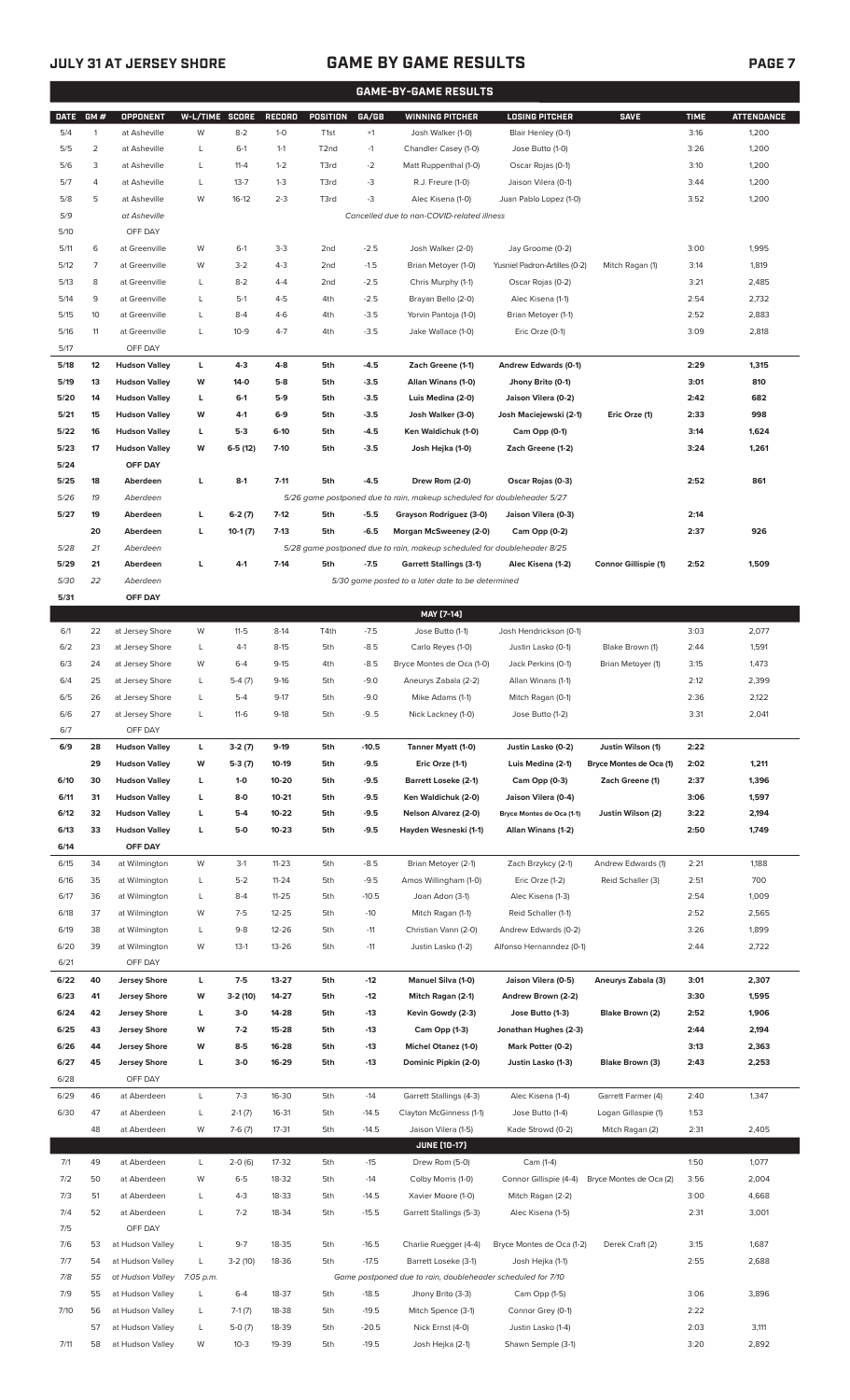**JULY 31 AT JERSEY SHORE GAME-BY-GAME PAGE 8**

| DATE GM#     |           | OPPONENT             | W-L/TIME SCORE RECORD  |          |       | POSITION | GA/GB   | <b>WINNING PITCHER</b>                                      | <b>LOSING PITCHER</b>        | <b>SAVE</b>             | <b>TIME</b> | <b>ATTENDANCE</b> |
|--------------|-----------|----------------------|------------------------|----------|-------|----------|---------|-------------------------------------------------------------|------------------------------|-------------------------|-------------|-------------------|
| 7/12         |           | OFF DAY              |                        |          |       |          |         |                                                             |                              |                         |             |                   |
| 7/13         | 59        | <b>Jersey Shore</b>  | W                      | $1-0$    | 20-39 | 5th      | $-19.5$ | Michel Otanez (2-0)                                         | Blake Brown (0-1)            |                         | 2:34        | 2,681             |
| 7/14         | 60        | <b>Jersey Shore</b>  | L                      | $3-2$    | 20-40 | 5th      | $-19.5$ | Carlo Reyes (2-1)                                           | Andrew Edwards (0-3)         |                         | 3:13        | 1,898             |
| 7/15         | 61        | <b>Jersey Shore</b>  | L                      | $13 - 3$ | 20-41 | 5th      | $-19$   | Dominic Popkin (4-1)                                        | Cam Opp (1-6)                | Aiden Anderson (2)      | 3:24        | 1,595             |
| 7/16         | 62        | <b>Jersey Shore</b>  | W                      | $6-1$    | 21-41 | 5th      | $-19$   | Connor Grey (1-1)                                           | Tom Sutera (0-1)             |                         | 2:50        | 1,949             |
| 7/17         | 63        | <b>Jersey Shore</b>  | W                      | $6-1$    | 22-41 | 5th      | $-19$   | Justin Lasko (2-4)                                          | Kevin Gowdy (3-5)            |                         | 2:56        | 2,422             |
| 7/18         | 64        | <b>Jersey Shore</b>  | L                      | $7-1$    | 22-42 | 5th      | -20     | Carlo Reyes (3-1)                                           | Alec Kisena (1-6)            | Tyler Burch (3)         | 2:52        | 1,570             |
| 7/19         |           | OFF DAY              |                        |          |       |          |         |                                                             |                              |                         |             |                   |
| 7/20         | 65        | Wilmington           | W                      | $8-6$    | 23-42 | 5th      | -20     | Jaison Vilera (2-5)                                         | <b>Evan Lee (1-3)</b>        | Hejka                   | 3:18        | 1,086             |
| 7/21         | 66        | Wilmington           | W                      | $5-3$    | 24-42 | 5th      | -20     | Willy Taveras (1-0)                                         | Kyle Hinton (0-1)            | Bryce Montes de Oca (3) | 2:53        | 1,456             |
| 7/22         | 67        | Wilmington           | W                      | $10 - 2$ | 25-42 | 5th      | -20     | Justin Lasko (3-4)                                          | Alex Troop (4-4)             |                         | 3:00        | 3,430             |
| 7/23         | 68        | Wilmington           | W                      | $5-4$    | 26-42 | 5th      | $-19$   | J.T. Ginn (1-0)                                             | <b>Mitchell Parker (0-1)</b> |                         |             |                   |
| 7/24         | 69        | Wilmington           | W                      | $8-3$    | 27-42 | 5th      | $-18$   | Mitch Ragan (1-0)                                           | Joan Udon (3-4)              |                         | 3:12        | 2,924             |
| 7/25         | 70        | Wilmington           | W                      | $5-4$    | 28-42 | 5th      | $-18$   | Willy Taveras (2-0)                                         | Kyle Hinton (0-2)            |                         | 3:12        | 1,703             |
| 7/26         |           | OFF DAY              |                        |          |       |          |         |                                                             |                              |                         |             |                   |
| 7/27         | 71        | at Jersey Shore      | W                      | $14 - 5$ | 29-42 | 5th      | $-17$   | Hunter Parsons (1-0)                                        | Jonathan Hughes (3-5)        |                         | 3:04        | 3,270             |
| 7/28         | 72        | at Jersey Shore      | L                      | $3-1$    | 29-43 | 5th      | $-17$   | Jhordany Mezquita (2-5)                                     | Cam Opp (1-7)                | Tyler Burch (4)         | 3:04        | 2,590             |
| 7/29         | 73        | at Jersey Shore      |                        |          |       |          |         | Game postponed due to rain, doubleheader scheduled for 7/30 |                              |                         |             |                   |
| 7/30         | 73        | at Jersey Shore      | W                      | $4-0(7)$ | 30-43 | 5th      | $-17.5$ | Justin Lasko (4-4)                                          | Dominic Pipkin (4-2)         | Bryce Montes de Oca (4) | 2:20        |                   |
| 7/30         | 74        | at Jersey Shore      | L                      | $3-0(7)$ | 30-44 | 5th      | $-17$   | Ethan Lindow (3-4)                                          | J.T. Ginn (1-1)              |                         | 1:46        | 5,890             |
| 7/31         | 75        | at Jersey Shore      | 7:05 p.m.              |          |       |          |         |                                                             |                              |                         |             |                   |
|              |           |                      |                        |          |       |          |         | JULY [13-13]                                                |                              |                         |             |                   |
| 8/1          | 76        | at Jersey Shore      | 1:05 p.m.              |          |       |          |         |                                                             |                              |                         |             |                   |
| 8/2          |           | OFF DAY              |                        |          |       |          |         |                                                             |                              |                         |             |                   |
| 8/3          | 77        | <b>Hudson Valley</b> | 7:00 p.m.              |          |       |          |         |                                                             |                              |                         |             |                   |
| 8/4          | 78        | <b>Hudson Valley</b> | 7:00 p.m.              |          |       |          |         |                                                             |                              |                         |             |                   |
| 8/5          | 79        | <b>Hudson Valley</b> | 7:00 p.m.              |          |       |          |         |                                                             |                              |                         |             |                   |
| 8/6          | 80        | <b>Hudson Valley</b> | 7:00 p.m.              |          |       |          |         |                                                             |                              |                         |             |                   |
| 8/7          | 81        | <b>Hudson Valley</b> | 6:00 p.m.              |          |       |          |         |                                                             |                              |                         |             |                   |
| 8/8          | 82        | <b>Hudson Valley</b> | 4:00 p.m.              |          |       |          |         |                                                             |                              |                         |             |                   |
| 8/9          |           | OFF DAY              |                        |          |       |          |         |                                                             |                              |                         |             |                   |
| 8/10         | 83        | at Wilmington        | 7:05 p.m.              |          |       |          |         |                                                             |                              |                         |             |                   |
| 8/11         | 84        | at Wilmington        | 7:05 p.m.              |          |       |          |         |                                                             |                              |                         |             |                   |
| 8/12         | 85        | at Wilmington        | 7:05 p.m.              |          |       |          |         |                                                             |                              |                         |             |                   |
| 8/13         | 86        | at Wilmington        | 7:05 p.m.              |          |       |          |         |                                                             |                              |                         |             |                   |
| 8/14         | 87        | at Wilmington        | 6:05 p.m.              |          |       |          |         |                                                             |                              |                         |             |                   |
| 8/15         | 88        | at Wilmington        | 1:05 p.m.              |          |       |          |         |                                                             |                              |                         |             |                   |
| 8/16         |           | OFF DAY              |                        |          |       |          |         |                                                             |                              |                         |             |                   |
| 8/17         | 89        | at Hudson Valley     | 7:05 p.m.              |          |       |          |         |                                                             |                              |                         |             |                   |
| 8/18         | 90        | at Hudson Valley     | 7:05 p.m.              |          |       |          |         |                                                             |                              |                         |             |                   |
| 8/19         | 91        | at Hudson Valley     | 7:05 p.m.              |          |       |          |         |                                                             |                              |                         |             |                   |
| 8/20         | 92        | at Hudson Valley     | 7:05 p.m.              |          |       |          |         |                                                             |                              |                         |             |                   |
| 8/21         | 93        | at Hudson Valley     | 6:05 p.m.              |          |       |          |         |                                                             |                              |                         |             |                   |
| 8/22         | 94        | at Hudson Valley     | 4:35 p.m.              |          |       |          |         |                                                             |                              |                         |             |                   |
| 8/23         |           | OFF DAY              |                        |          |       |          |         |                                                             |                              |                         |             |                   |
| 8/24         | 95        | Aberdeen             | 7:00 p.m.              |          |       |          |         |                                                             |                              |                         |             |                   |
| 8/25         | 96        | Aberdeen             | 5:00 p.m.              |          |       |          |         |                                                             |                              |                         |             |                   |
|              | 97        | Aberdeen             | DH                     |          |       |          |         |                                                             |                              |                         |             |                   |
| 8/26         | 98        | Aberdeen             | 7:00 p.m.              |          |       |          |         |                                                             |                              |                         |             |                   |
|              |           |                      |                        |          |       |          |         |                                                             |                              |                         |             |                   |
| 8/27<br>8/28 | 99<br>100 | Aberdeen<br>Aberdeen | 7:00 p.m.<br>6:00 p.m. |          |       |          |         |                                                             |                              |                         |             |                   |
| 8/29         | 101       | Aberdeen             | 4:00 p.m.              |          |       |          |         |                                                             |                              |                         |             |                   |
| 8/30         |           | OFF DAY              |                        |          |       |          |         |                                                             |                              |                         |             |                   |
| 8/31         | 102       | Wilmington           | 6:30 p.m.              |          |       |          |         |                                                             |                              |                         |             |                   |
|              |           |                      |                        |          |       |          |         | AUGUST (0-0)                                                |                              |                         |             |                   |
| 9/1          | 103       | Wilmington           | 7:00 p.m.              |          |       |          |         |                                                             |                              |                         |             |                   |
| 9/2          | 104       | Wilmington           | 7:00 p.m.              |          |       |          |         |                                                             |                              |                         |             |                   |
|              |           |                      |                        |          |       |          |         |                                                             |                              |                         |             |                   |
| 9/3          | 105       | Wilmington           | 7:00 p.m.              |          |       |          |         |                                                             |                              |                         |             |                   |
| 9/4          | 106       | Wilmington           | 6:00 p.m.              |          |       |          |         |                                                             |                              |                         |             |                   |
| 9/5          | 107       | Wilmington           | 4:00 p.m.              |          |       |          |         |                                                             |                              |                         |             |                   |
| 9/6          |           | OFF DAY              |                        |          |       |          |         |                                                             |                              |                         |             |                   |
| 9/7          | 108       | at Hudson Valley     | 7:05 p.m.              |          |       |          |         |                                                             |                              |                         |             |                   |
| 9/8          | 109       | at Hudson Valley     | 7:05 p.m.              |          |       |          |         |                                                             |                              |                         |             |                   |
| 9/9          | 110       | at Hudson Valley     | 7:05 p.m.              |          |       |          |         |                                                             |                              |                         |             |                   |
| 9/10         | 111       | at Hudson Valley     | 7:05 p.m.              |          |       |          |         |                                                             |                              |                         |             |                   |
| 9/11         | 112       | at Hudson Valley     | 6:05 p.m.              |          |       |          |         |                                                             |                              |                         |             |                   |
| 9/12         | 113       | at Hudson Valley     | 4:35 p.m.              |          |       |          |         |                                                             |                              |                         |             |                   |
| 9/13         |           | OFF DAY              |                        |          |       |          |         |                                                             |                              |                         |             |                   |
| 9/14         | 114       | <b>Jersey Shore</b>  | 7:00 p.m.              |          |       |          |         |                                                             |                              |                         |             |                   |
| 9/15         | 115       | <b>Jersey Shore</b>  | 7:00 p.m.              |          |       |          |         |                                                             |                              |                         |             |                   |
| 9/16         | 116       | <b>Jersey Shore</b>  | 7:00 p.m.              |          |       |          |         |                                                             |                              |                         |             |                   |
| 9/17         | 117       | <b>Jersey Shore</b>  | 7:00 p.m.              |          |       |          |         |                                                             |                              |                         |             |                   |
| 9/18         | 118       | <b>Jersey Shore</b>  | 4:00 p.m.              |          |       |          |         |                                                             |                              |                         |             |                   |
| 9/19         | 119       | <b>Jersey Shore</b>  | 1:00 p.m.              |          |       |          |         |                                                             |                              |                         |             |                   |

**SEPTEMBER (0-0)**